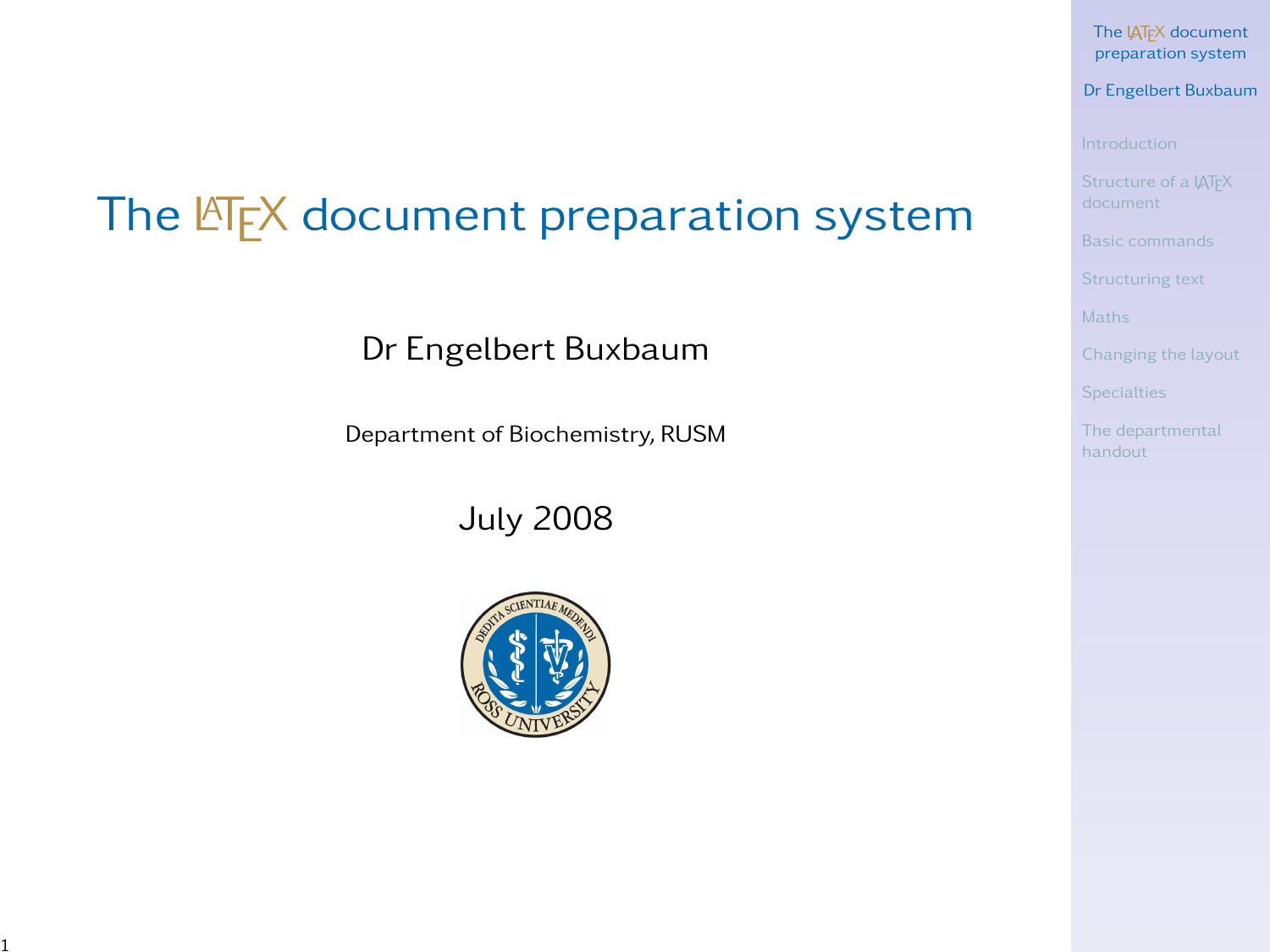### Name of the game

- $TrX$  typesetting system developed by DONALD E. KNUTH (Stanford University) to create beautiful documents, especially those containing maths. T<sub>F</sub>X is free software with copyright vested in the American Mathematical Society.
- **LATEX TEX-macroprocessor written by LESLIE LAMPORT,** which implements a markup-language (similar: HTML, XML). Users can concentrate on the structure of their document rather than on formatting.

#### Dr Engelbert Buxbaum

#### [Introduction](#page-1-0)

<span id="page-1-0"></span>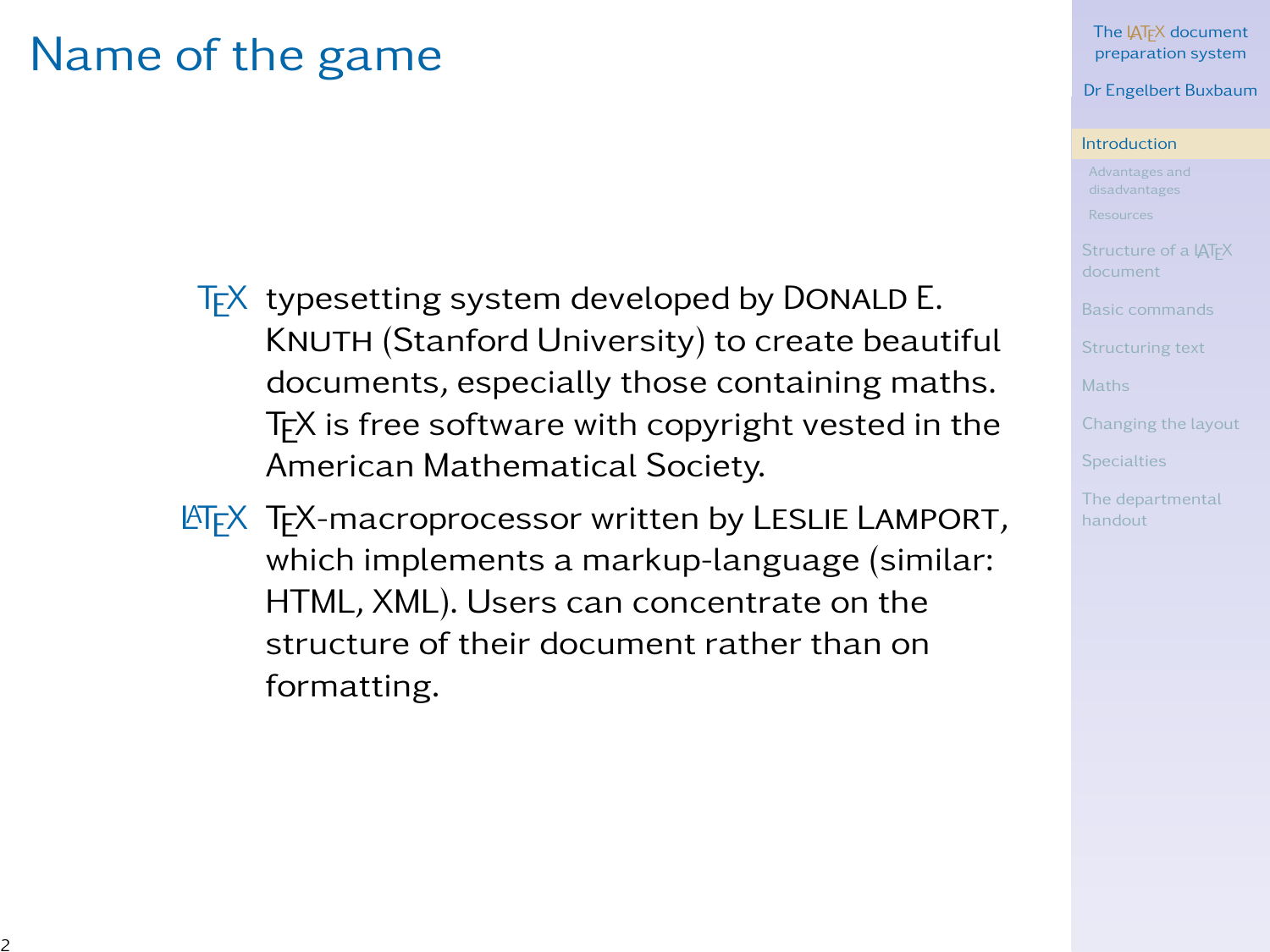## Typographic design

- $\triangleright$  craft that needs to be learned
- $\triangleright$  not about esthetics but about function: Books are read, not displayed in a museum

The IATEX document [preparation system](#page-0-0)

Dr Engelbert Buxbaum

#### [Introduction](#page-1-0)

[Changing the layout](#page-29-0)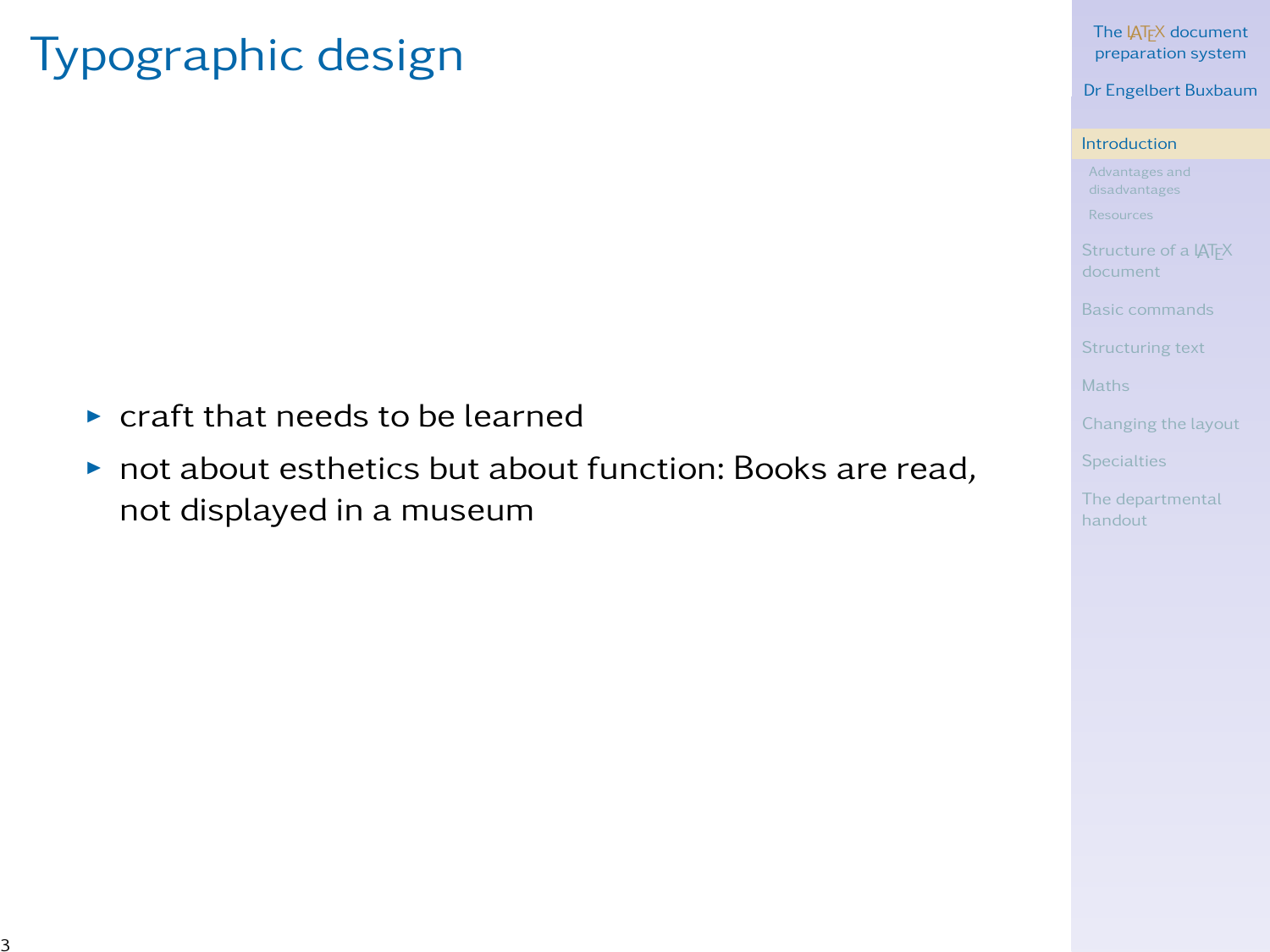# Advantages

- $\triangleright$  Several professional styles are available that make documents look "like printed". Changing style requires changing one single line in the document, consistency is ensured.
- $\blacktriangleright$  High quality math typesetting
- $\triangleright$  Only a few commands to define the structure of text, no knowledge of typography or book design required.
- $\triangleright$  Complex scientific documents can be created automatically:
	- $\blacktriangleright$  bibliography
	- $\blacktriangleright$  index
	- $\blacktriangleright$  crossreferences
	- $\blacktriangleright$  table of contents, lists of figures, tables etc.
	- $\blacktriangleright$  ...
- $\triangleright$  Operating-system independent
- $\triangleright$  Long-term storage of documents: ASCII rather than binary
- $\blacktriangleright$  Free software with source code available: Errors are corrected rapidly

The **LATEX** document [preparation system](#page-0-0)

### Dr Engelbert Buxbaum

[Advantages and](#page-3-0) disadvantages

<span id="page-3-0"></span>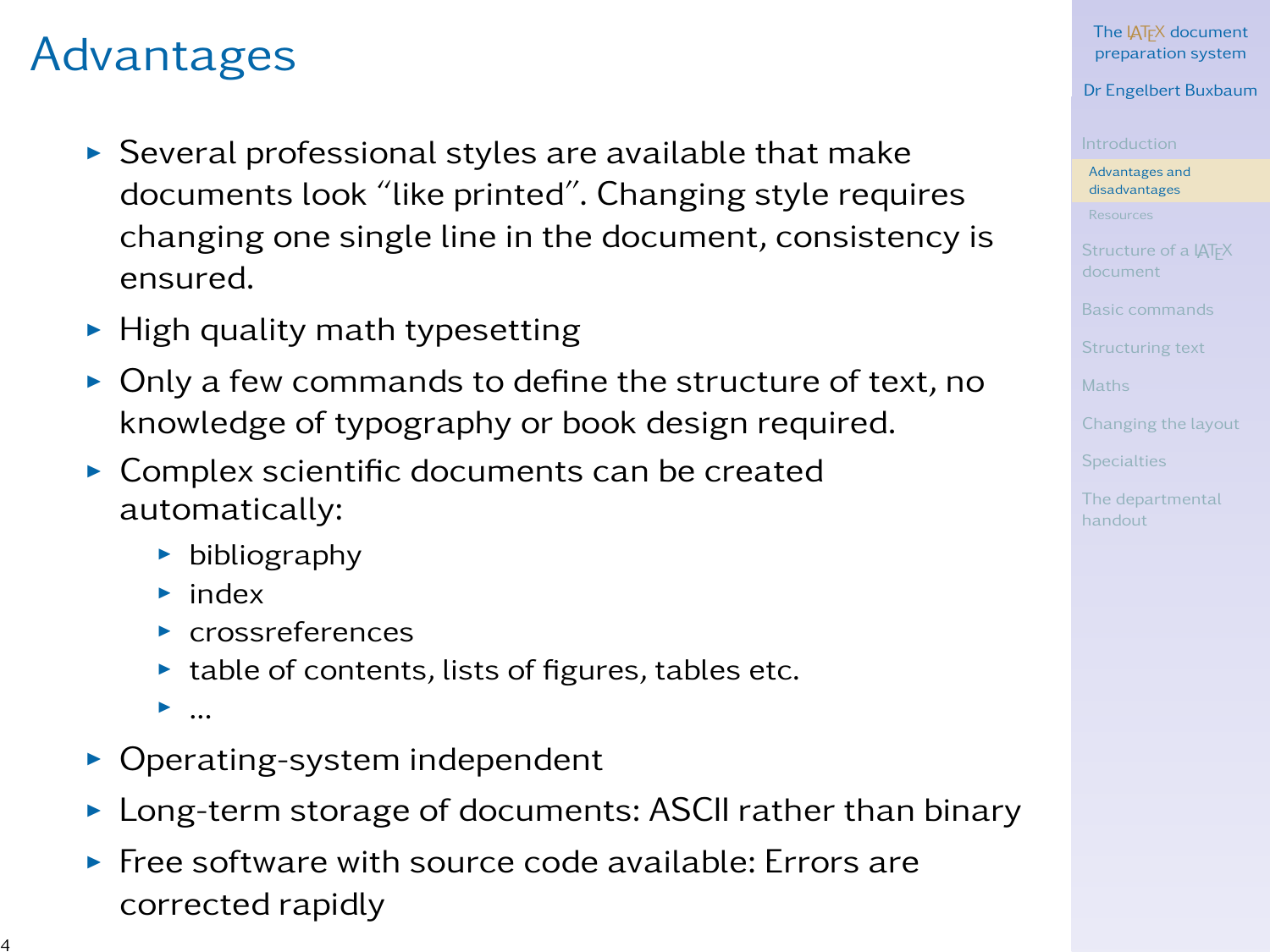### Disadvantages

- $\blacktriangleright$  Learning curve
- $\blacktriangleright$  Major changes in layout may require rewriting the style file (blessing in disguise)
- $\triangleright$  One gets an eye for all the bad documents out there

The IATEX document [preparation system](#page-0-0)

Dr Engelbert Buxbaum

[Advantages and](#page-3-0) disadvantages

[Changing the layout](#page-29-0)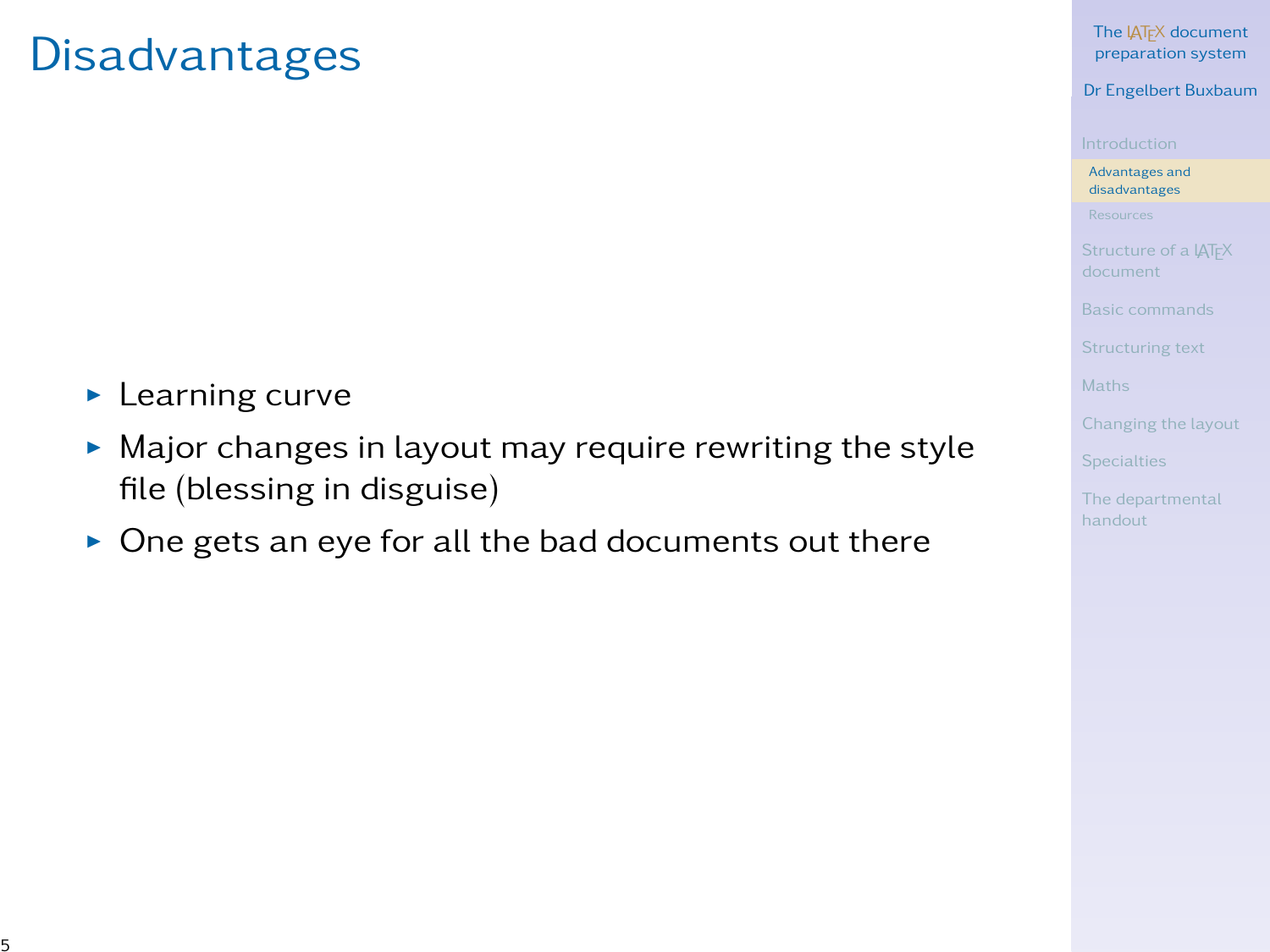### Resources

#### The **LATEX** document [preparation system](#page-0-0)

#### Dr Engelbert Buxbaum

[Resources](#page-5-0)

<span id="page-5-0"></span>

Software <www.ctan.org>, automatically selects nearest server

Help Usenet: comp.text.tex (also German: de.comp.text.tex)

### Introduction l2short available in various languages

- Literature The LATEX-companion (MITTELBACH et al, 2004)
	- Symbols Comprehensive symbol list from CTAN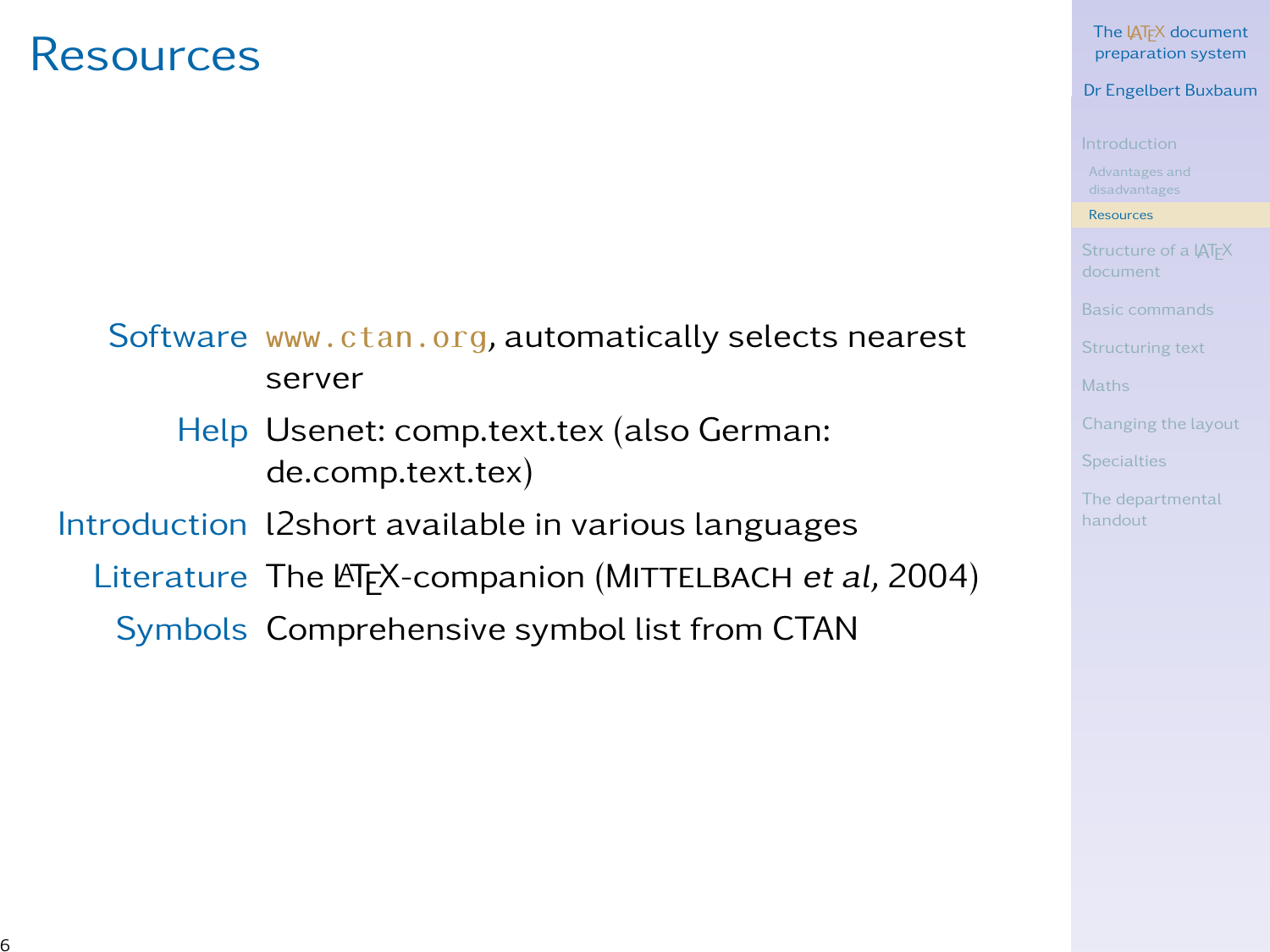### Boxes and glue

- Box (letter) + Glue (space) + Box + ... = larger Box (word)
- $\triangleright$  Words are treated as boxes to form lines, lines paragraphs and paragraphs pages
- $\triangleright$  Glue can shrink and expand within limits

The LAT<sub>EX</sub> document [preparation system](#page-0-0)

Dr Engelbert Buxbaum

[Structure of a L](#page-6-0)ATEX document

<span id="page-6-0"></span>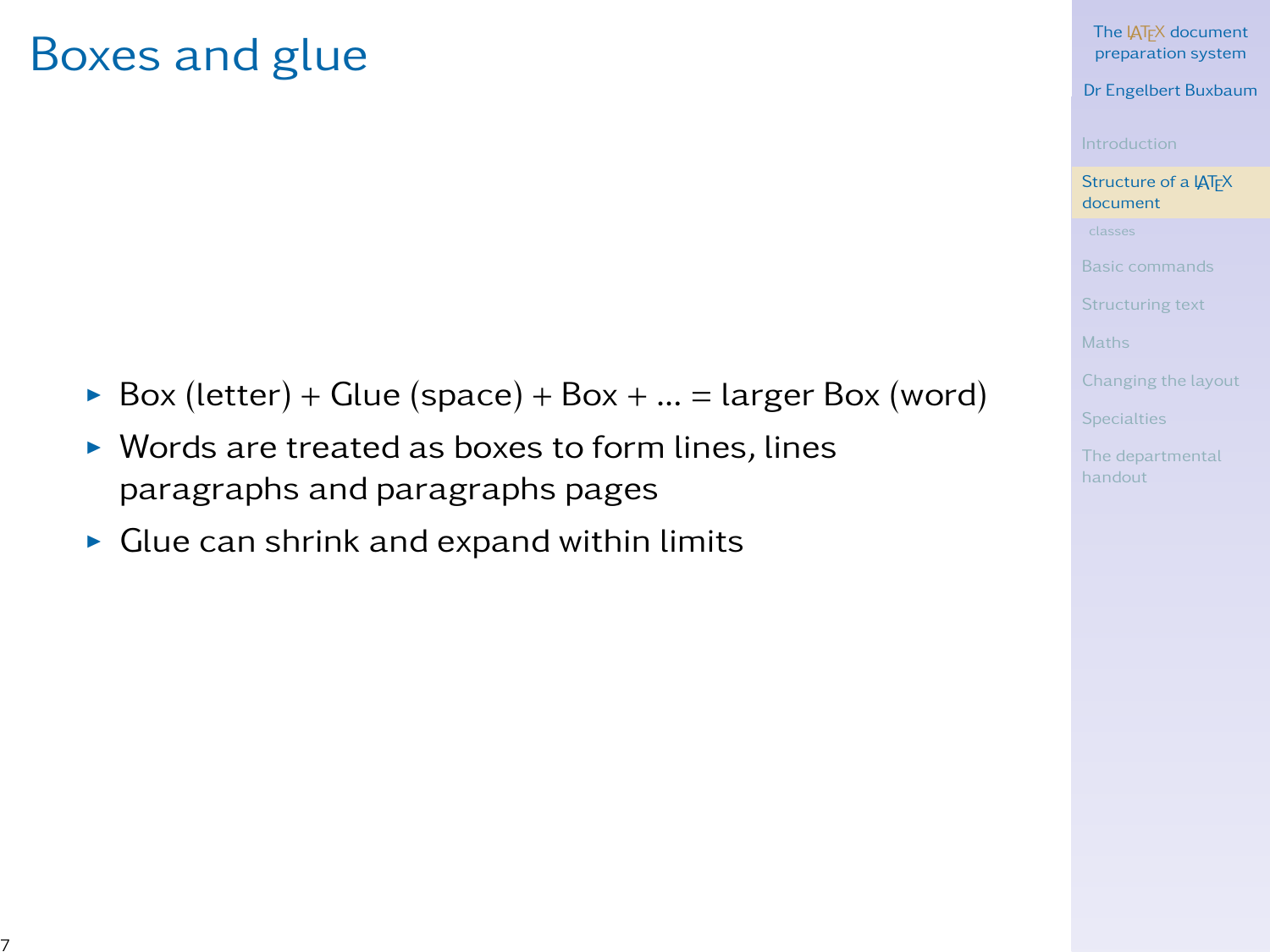### Structure of a LAT<sub>E</sub>X-document

```
% -*- TeX:US -*- % for text-editor
\NeedsTeVFormat{LaTeX2e}\documentclass[options]{style}
```

```
\usepackage[latin1]{inputenc}
\usepackage[T1]{fontenc}
```

```
\author{}
\title{}
\date{}
```

```
\begin{document}
\maketitle
```

```
\chapter{}
```

```
...
\end{document}
```
#### The **LATEX** document [preparation system](#page-0-0)

Dr Engelbert Buxbaum

Structure of a IAT<sub>F</sub>X document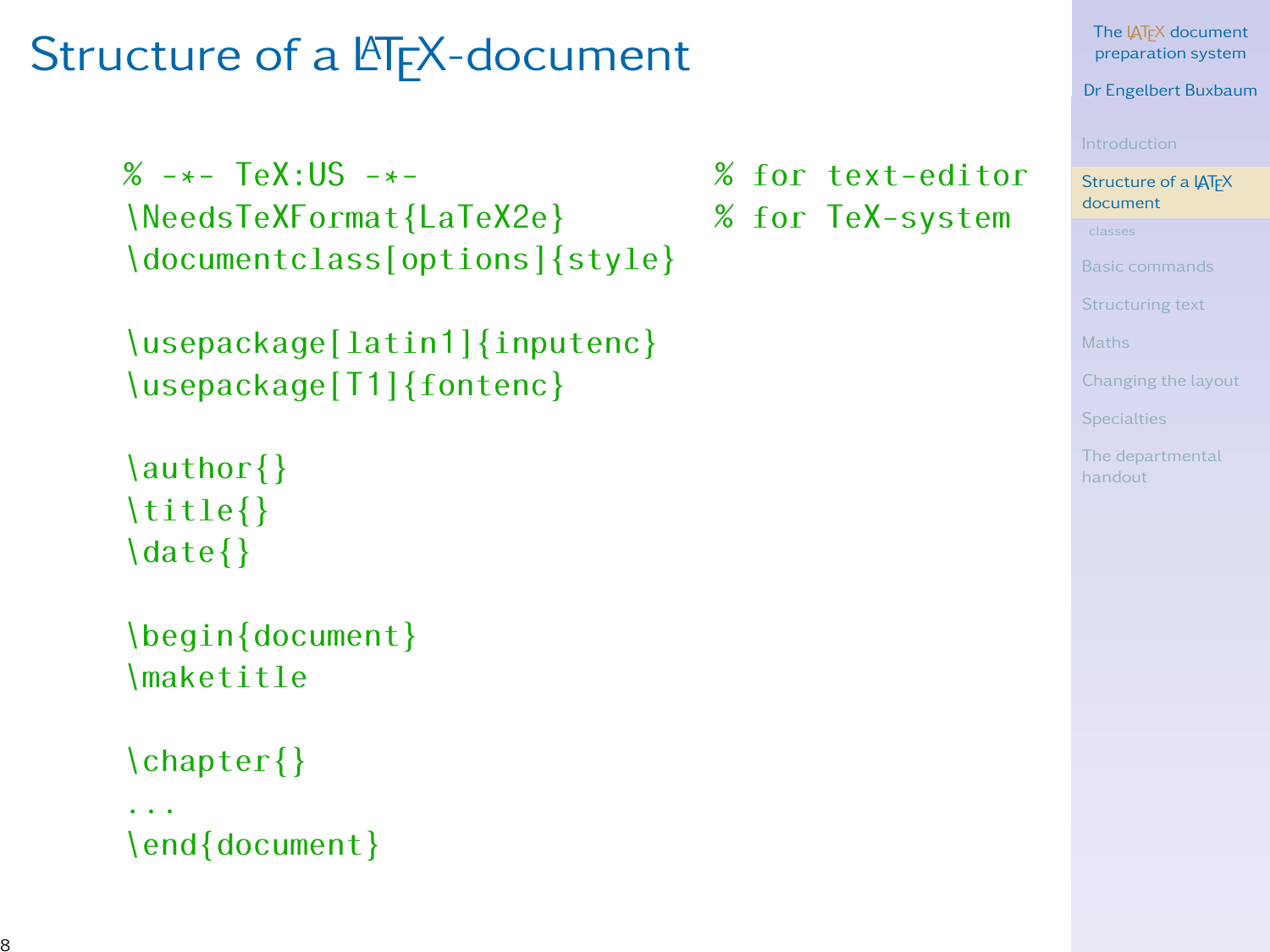### Document classes

| <b>ATFX</b> | Koma-Script | purpose                        | B<br>$\overline{S}$ |
|-------------|-------------|--------------------------------|---------------------|
| article     | scrartcl    | journal papers, short reports  | M                   |
| report      | scrreprt    | longer text with several chap- | $\subset$           |
|             |             | ters, e.g. thesis              | $\mathsf S$         |
| book        | scrbook     | books                          | T<br>h              |
| letter      | scrittr2    | letters                        |                     |
| beamer      |             | slide presentations            |                     |
| sciposter   |             | conference posters             |                     |

Apart from Koma-Script another alternative style package is memoir. Also publisher-specific styles (e.g. Springer, Elsevier, Teubner etc.)

The IAT<sub>E</sub>X document [preparation system](#page-0-0)

Dr Engelbert Buxbaum

[classes](#page-8-0)

hanging the layout

<span id="page-8-0"></span>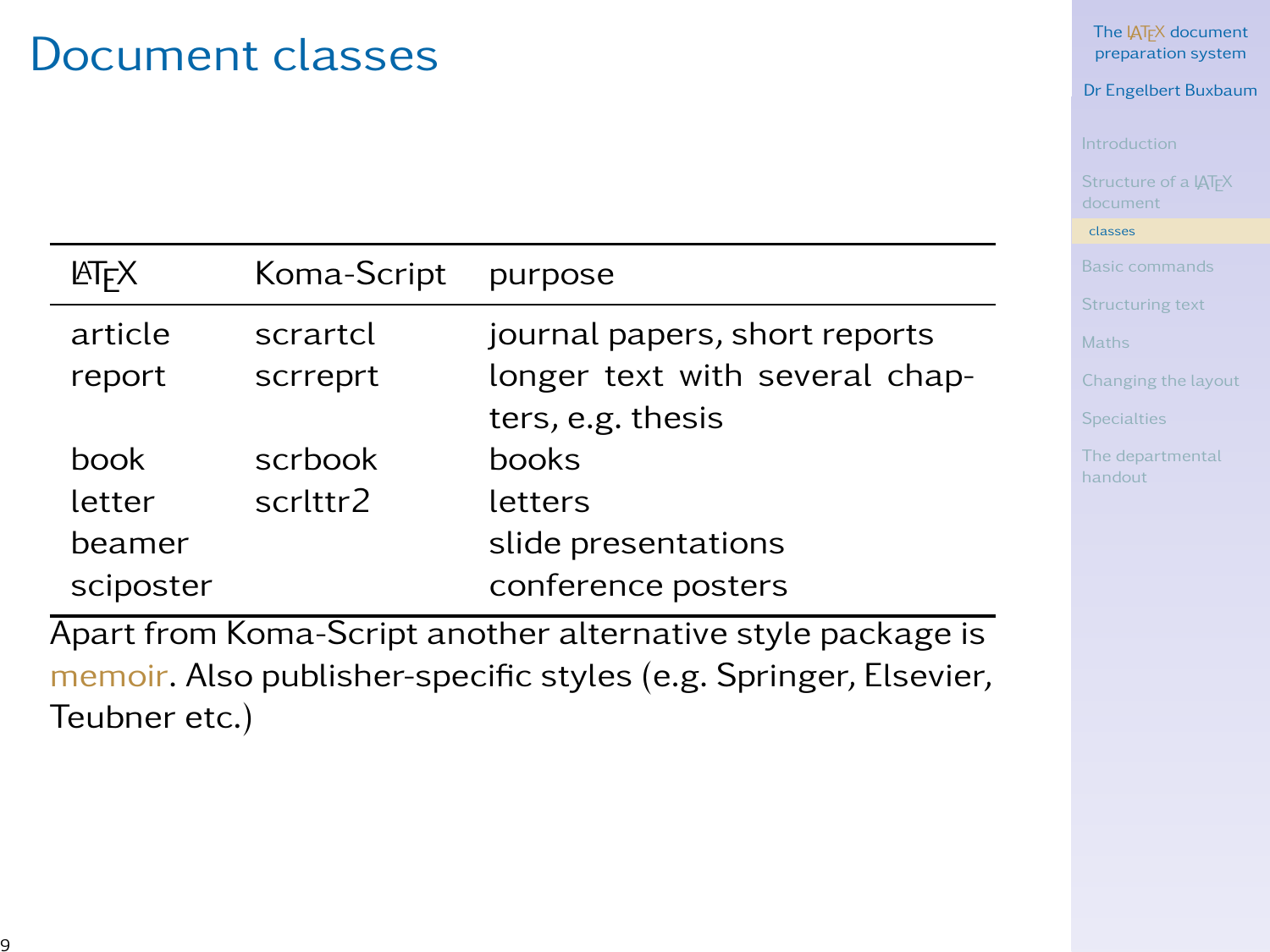### Class options

Font size 10pt | 11pt | 12pt... Paper size a4paper | legalpaper... equations fleqn, leqno title titlepage | notitlepage columns onecolumn | twocolumn printing oneside | twoside

The LAT<sub>EX</sub> document [preparation system](#page-0-0)

Dr Engelbert Buxbaum

[classes](#page-8-0)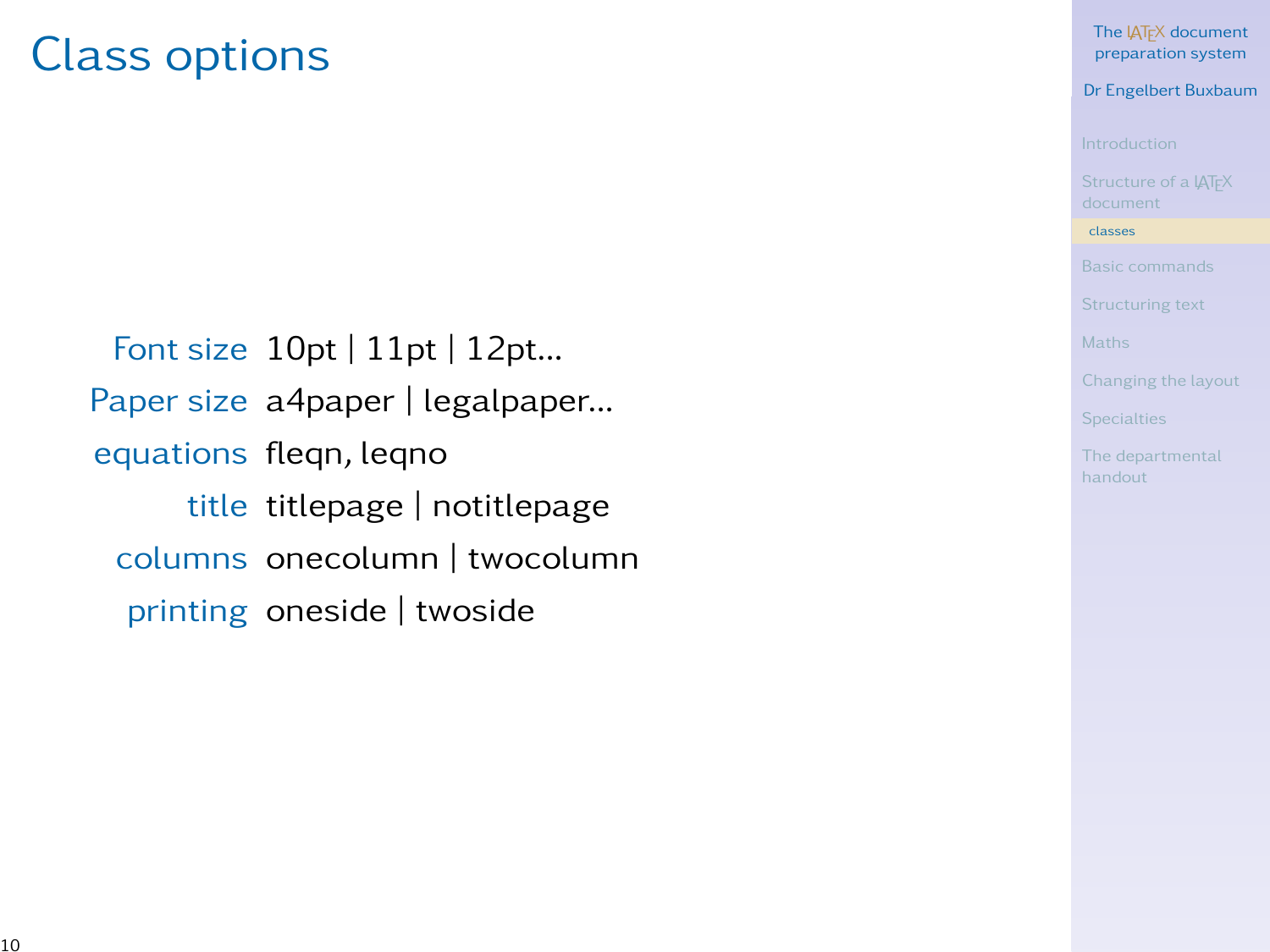### Input characters

Some characters have special meaning in T<sub>E</sub>X, if you need them they have to be entered as TEX-commands:

|                   | start command        | \$\backslash\$              |
|-------------------|----------------------|-----------------------------|
|                   |                      | note: $\setminus$ = newline |
| \$                | toggle math modus    | ۱\$                         |
| &                 | tabulator            | \&                          |
| %                 | rest of line comment | \%                          |
| #                 |                      | \#                          |
|                   |                      | \textasciitilde             |
|                   | vert. lines in table | \textbar                    |
|                   | start subscript      |                             |
| $\wedge$          | start superscript    | \textasciicircum            |
|                   | command delimiter    |                             |
|                   | optional arguments   | SI.<br>1\$                  |
| $^{\prime\prime}$ | quotation marks      |                             |
|                   | tabbing              |                             |
|                   |                      |                             |

The LAT<sub>EX</sub> document [preparation system](#page-0-0)

Dr Engelbert Buxbaum

[Special characters](#page-10-0)

[Changing the layout](#page-29-0)

**[Specialties](#page-34-0)** 

<span id="page-10-0"></span>[The departmental](#page-39-0)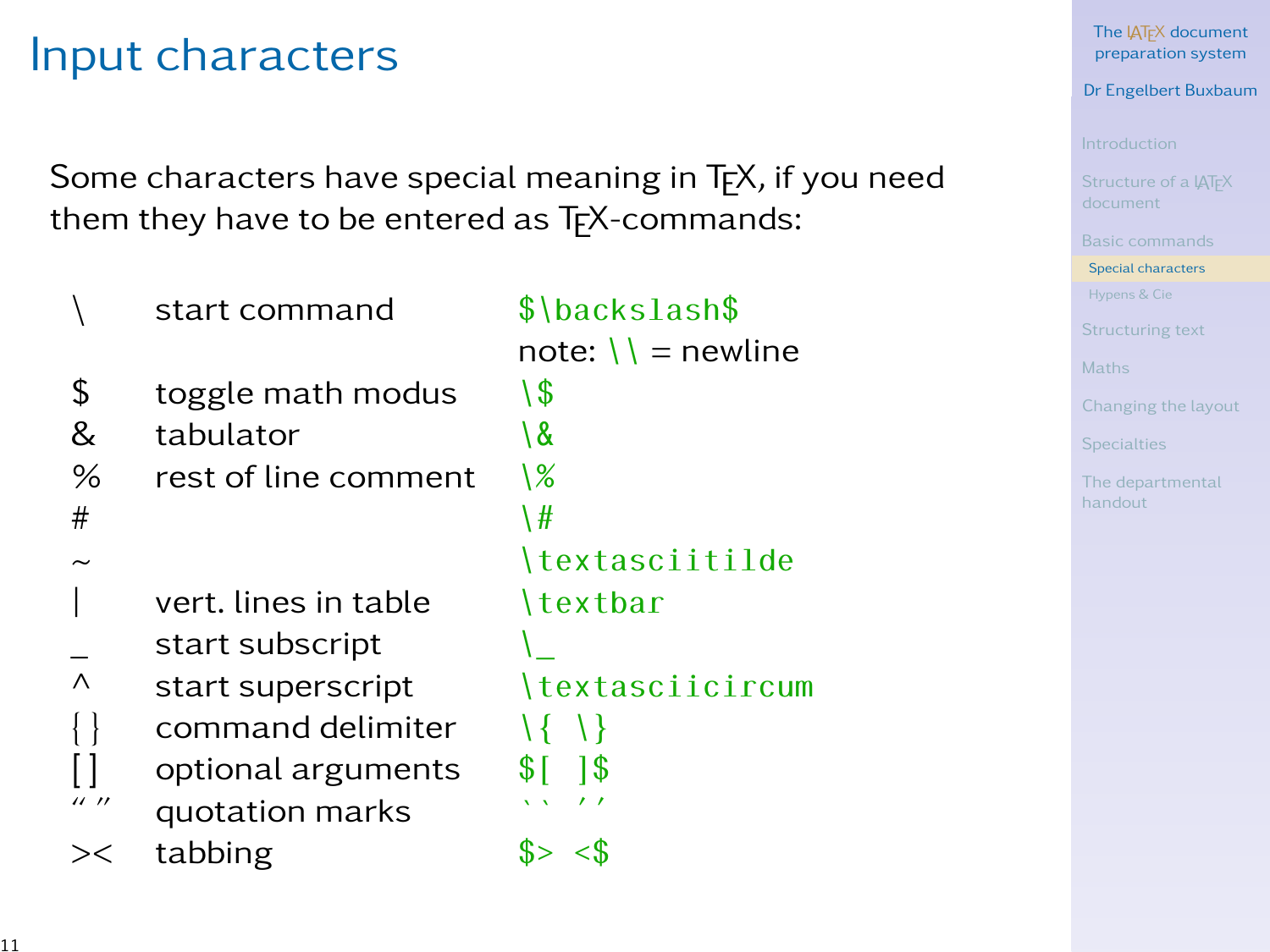### Hypen, minus ...

The IATEX document [preparation system](#page-0-0)

Dr Engelbert Buxbaum

[Hypens & Cie](#page-11-0)

[Changing the layout](#page-29-0)

**[Specialties](#page-34-0)** 

<span id="page-11-0"></span>[The departmental](#page-39-0)

A horizontal line can mean a lot of things, depending on length and thickness:

| O-legs          | $0$ -legs                          |
|-----------------|------------------------------------|
| $10-18$ o'clock | $10--18$ o'clock                   |
|                 | $ia - oder nein?$ ja -- oder nein? |
| yes—or no?      | $yes---or no?$                     |
| 0, 1 and $-1$   | $0, 1$ and $-1$                    |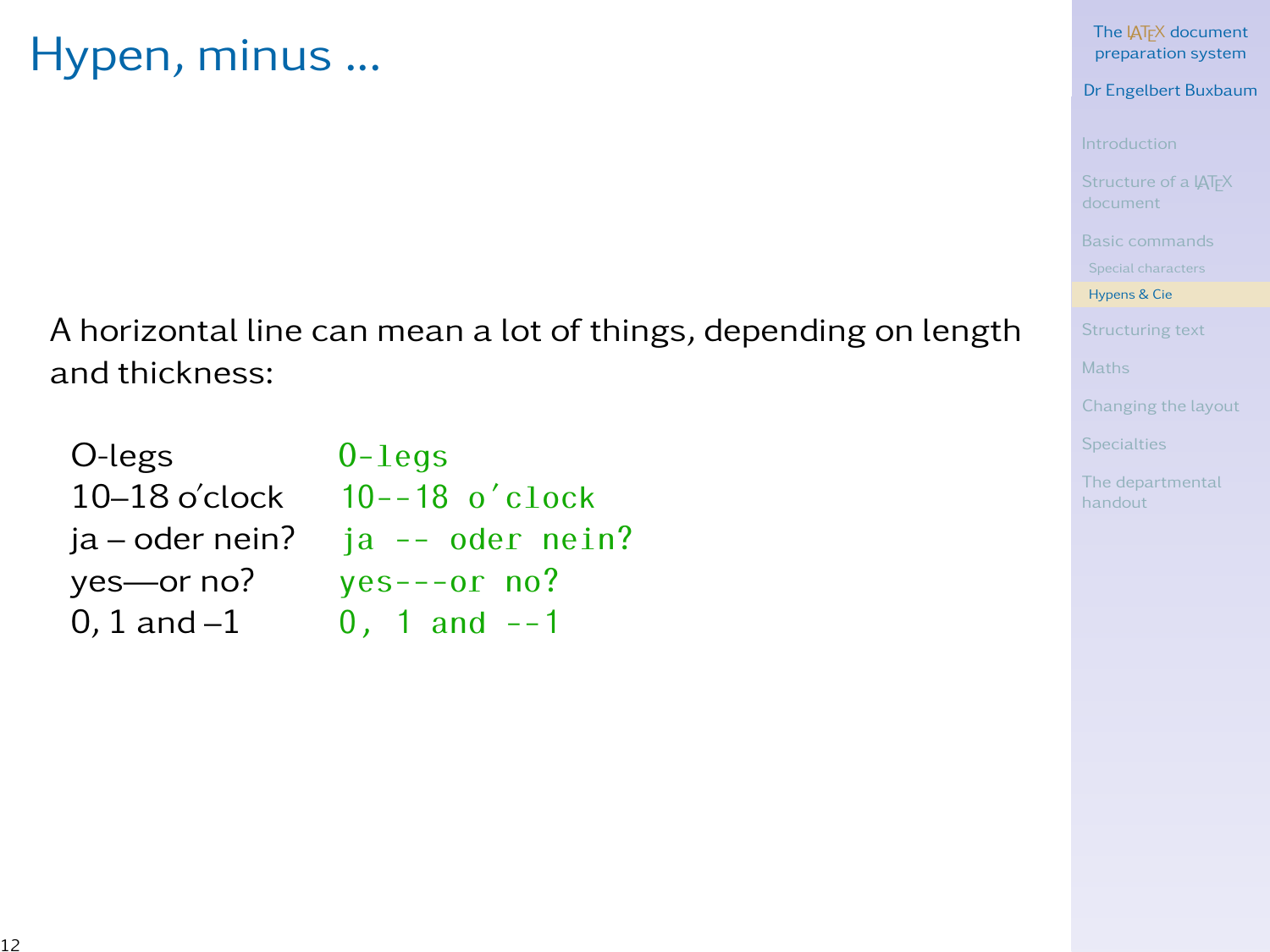### Sectioning commands

#### The IATEX document [preparation system](#page-0-0)

#### Dr Engelbert Buxbaum

**[Sectioning](#page-12-0)** 

<span id="page-12-0"></span>

- $\blacktriangleright$  \part{}
- $\blacktriangleright$  \chapter{}
- $\blacktriangleright$  \section{}
- $\blacktriangleright$  \subsection{}
- $\blacktriangleright$  \subsubsection{}
- $\blacktriangleright$  \paragraph{}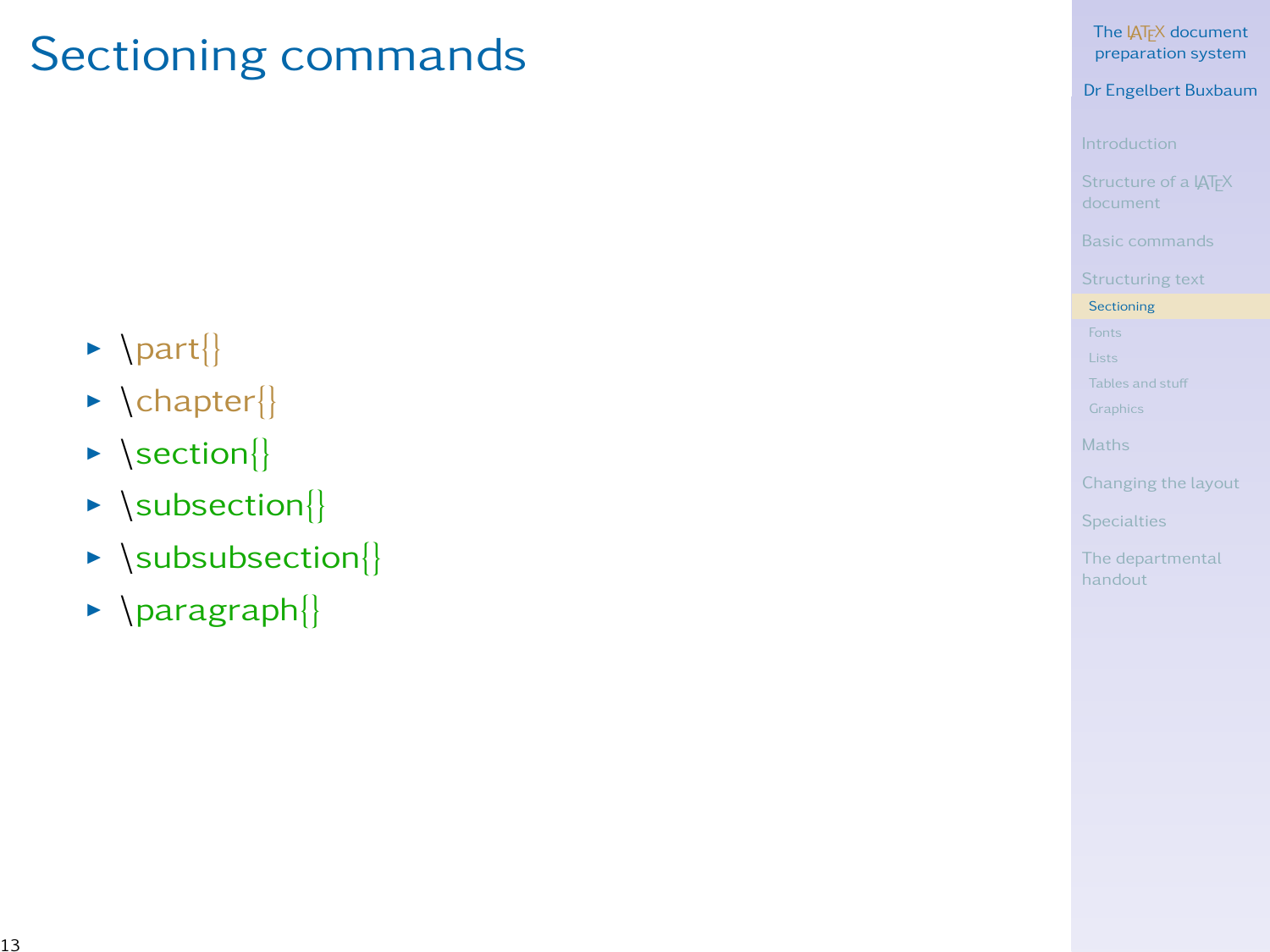# Breaking down large documents

Use separate files for, say, each chapter. One main file with limbo and commands to include the others:

\input{} reads file "as is"

\include{} equiv. to \clearpage \input{} \clearpage

\includeonly{} used in limbo to limit files \included

The LAT<sub>EX</sub> document [preparation system](#page-0-0)

Dr Engelbert Buxbaum

**[Sectioning](#page-12-0)** 

**[Specialties](#page-34-0)**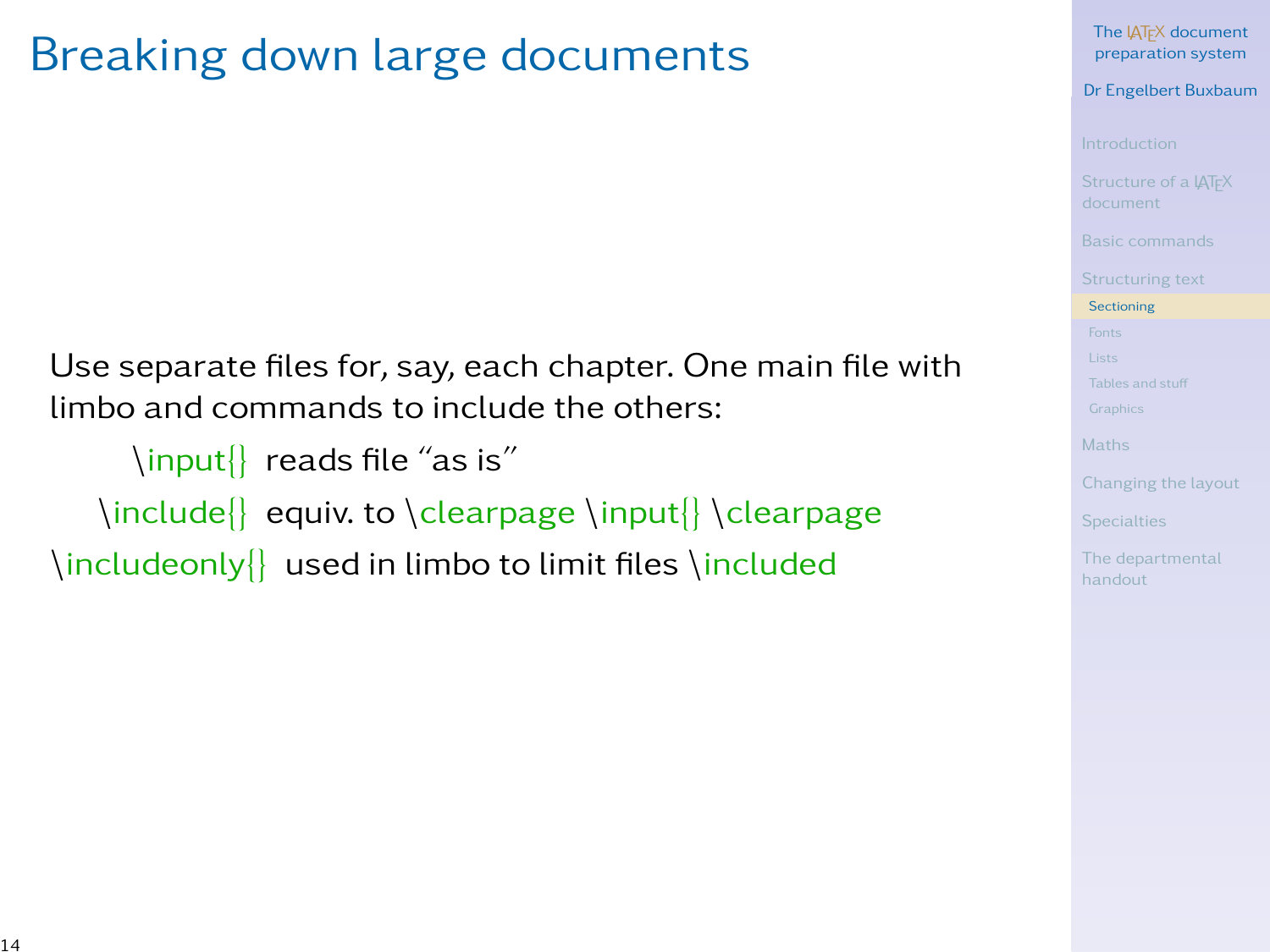## What is where?

- $\blacktriangleright$  \tableofcontents
- $\blacktriangleright$  \listoffigures
- $\blacktriangleright$  \listoftables
- I
- $\blacktriangleright$  \bibliographystyle{plainnat}
- $\blacktriangleright$  \bibliography{references}
- I
- $\blacktriangleright$  \printindex

The LAT<sub>EX</sub> document [preparation system](#page-0-0)

Dr Engelbert Buxbaum

**[Sectioning](#page-12-0)**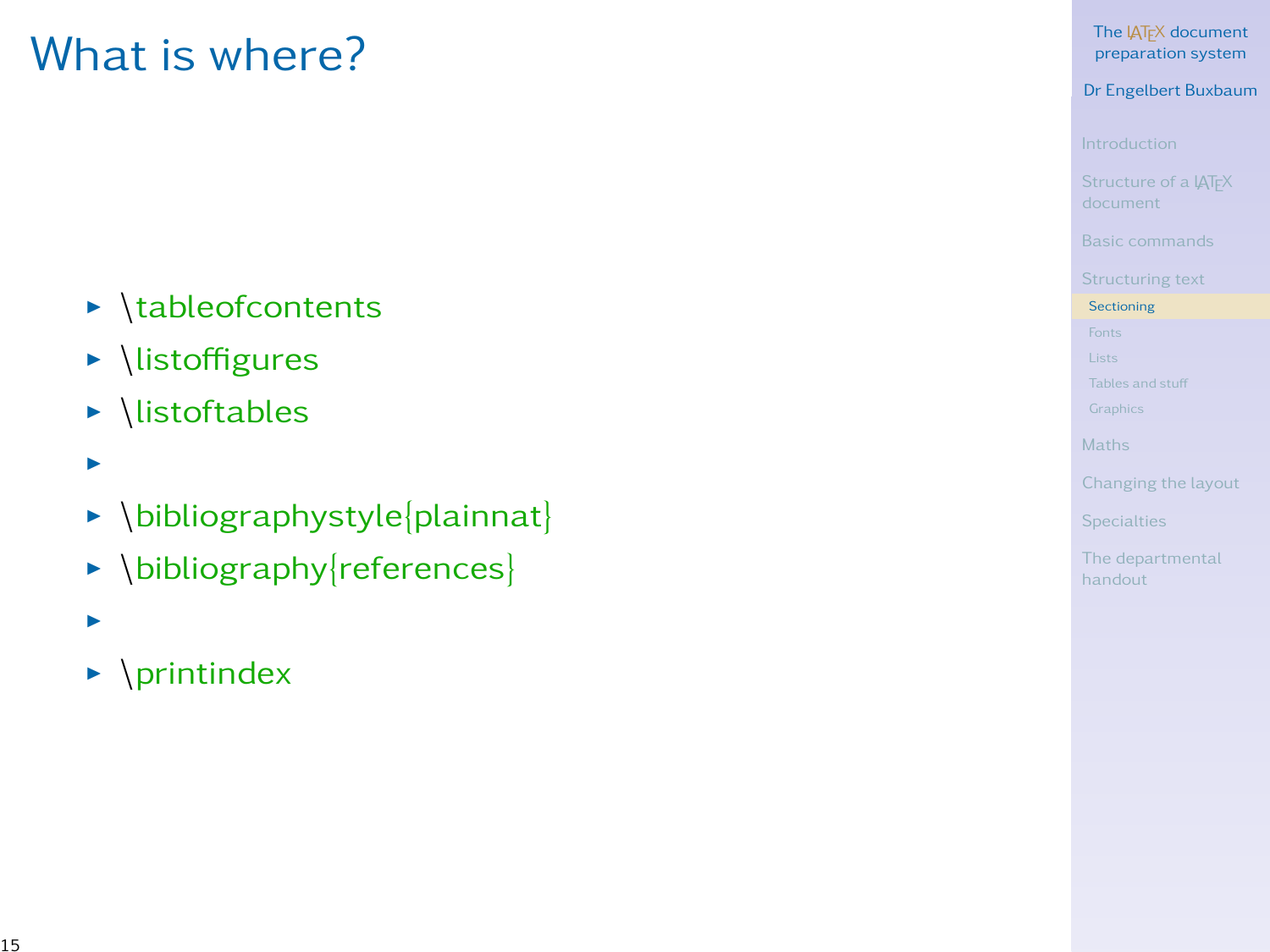### **Emphasizing**

\textit{} italics, used for foreign words, species names etc: Staph. aureus

- \textsl{} slanted
- \emph{} used for emphasizing: this is not the case
- \textsc{} small caps, used for persons: NEIL ARMSTRONG was the first man on the moon.
- \textbf bold face: used to make something really stick out.
- \textsf{} sans serif, often used as base font on slides. Also used for chemical equations.
- \texttt{} typewriter, used for computer code or URLs: http://www.rossmed.edu.dm/

Note: Slides use sanserif font: slanted instead of italics!

The LAT<sub>EX</sub> document [preparation system](#page-0-0)

Dr Engelbert Buxbaum

[Fonts](#page-15-0)

<span id="page-15-0"></span>**[Specialties](#page-34-0)**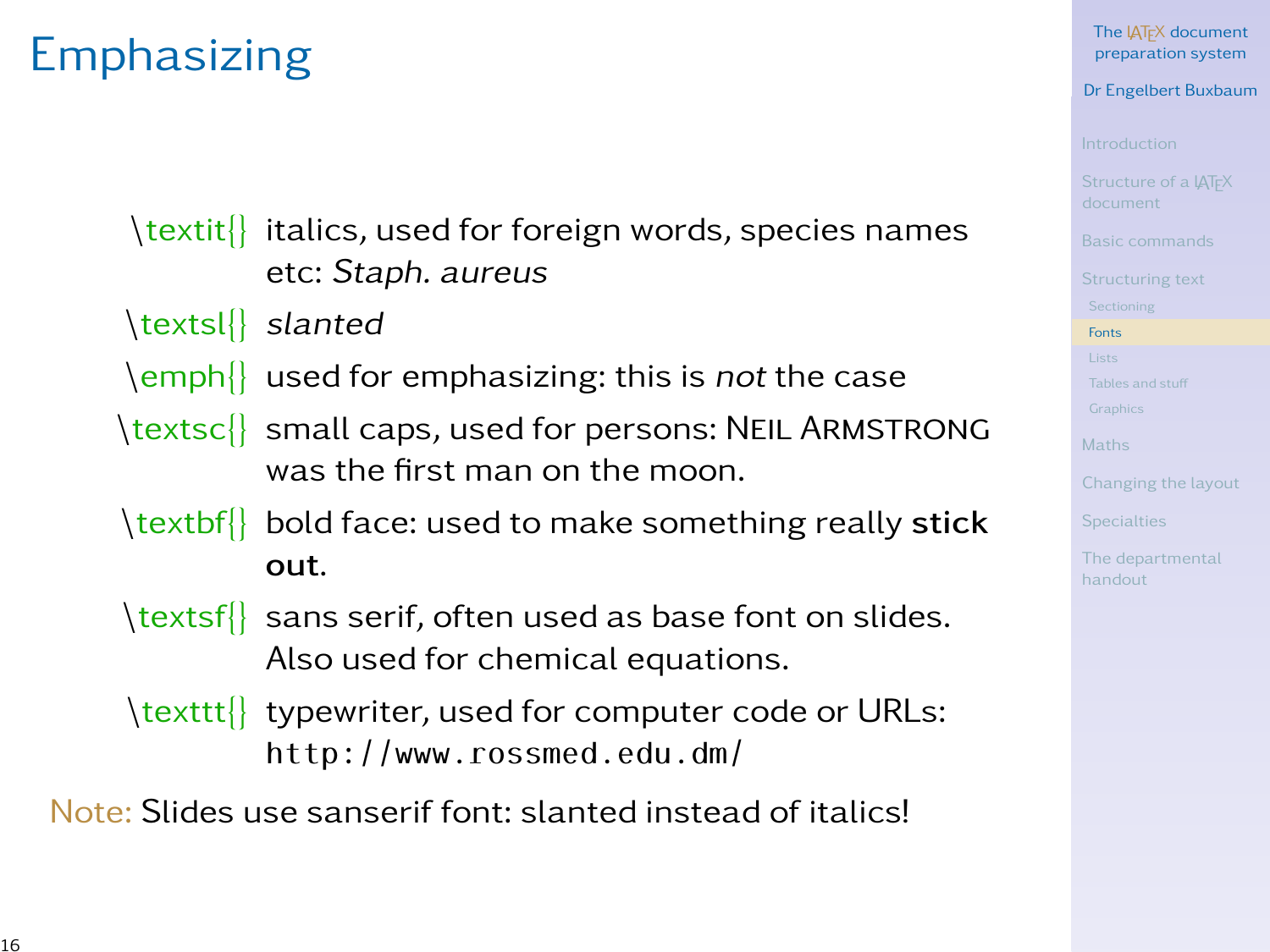### Font sizes

| \tiny                   | microscopic font            |
|-------------------------|-----------------------------|
| \scriptsize             | very tiny font (subscripts) |
| \footnotesize           | tiny font (footnotes)       |
| $\mathrm{\sim}11$       | small font                  |
| \normalsize             | normal font                 |
| $\langle \rangle$ large | large font                  |
| Large                   | larger font                 |
| <b>LARGE</b>            | very large font             |
| \huge                   | huge font                   |
| \Huge                   | very huge font              |

Note: not a command: {\small foo bar}

The IATEX document [preparation system](#page-0-0)

Dr Engelbert Buxbaum

[Fonts](#page-15-0)

[Changing the layout](#page-29-0)

**[Specialties](#page-34-0)** 

[The departmental](#page-39-0)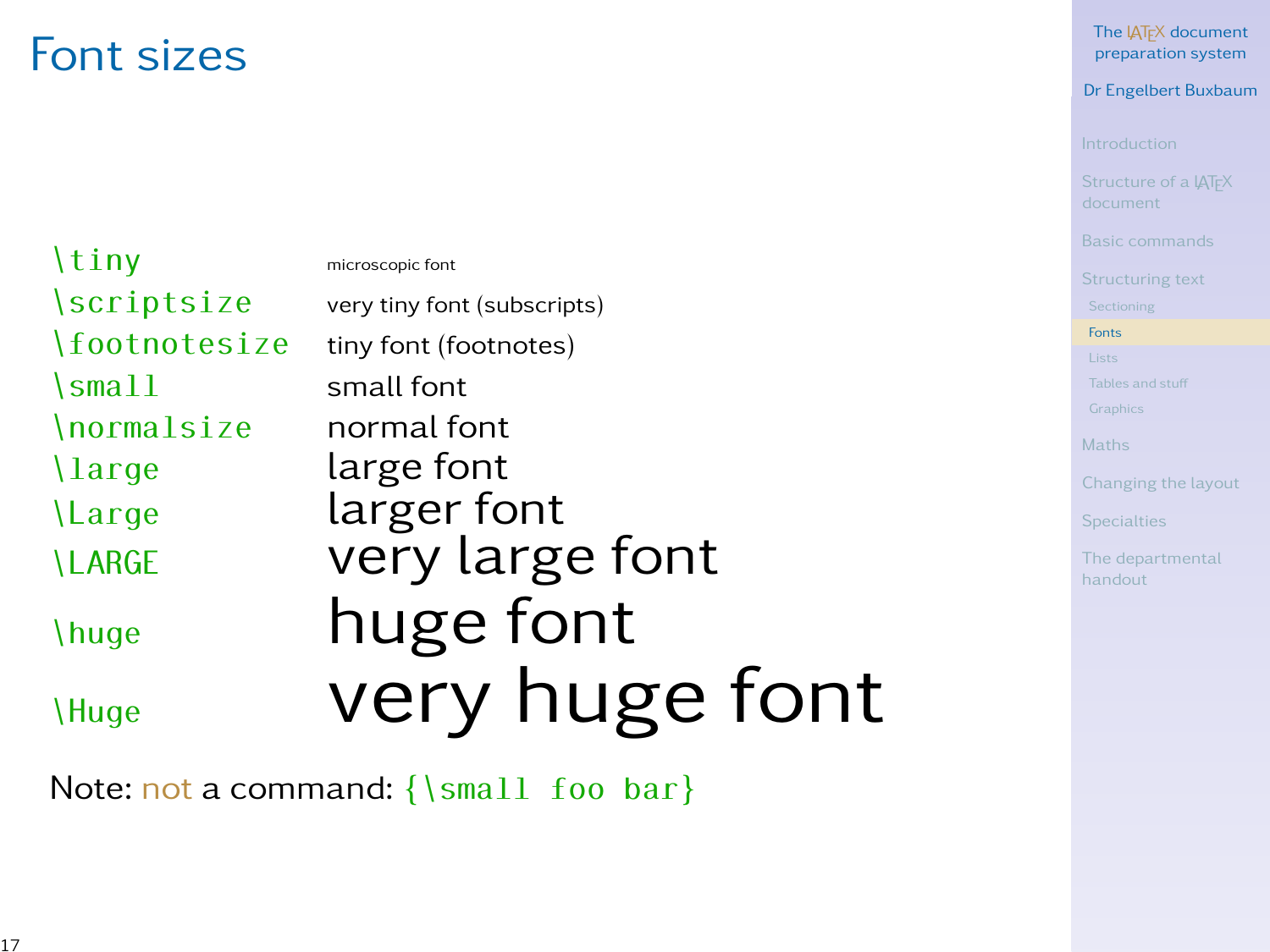# Simple lists

Please believe me:

- $\blacktriangleright$  Few swallows can turn winter into summer.
- Inside it's colder than in the night.
	- $\blacktriangleright$  In the morning it pulls.
	- $\blacktriangleright$  At noon he pushes.
	- $\blacktriangleright$  In the evening she goes.
- $\blacktriangleright$  Every nonsense must find an end.

```
Please believe me:
\begin{itemize}
    \item{Few swallows can turn winter into summer.}
    \item{Inside it's colder than in the night.
        \begin{itemize}
            \item{In the morning it pulls.}
            \item{At noon he pushes.}
            \item{In the evening she goes.}
        \end{itemize} }
    \item{Every nonsense must find an end.}
\end{itemize}
```
The **LATEX** document [preparation system](#page-0-0)

Dr Engelbert Buxbaum

**[Lists](#page-17-0)** 

<span id="page-17-0"></span>**[Specialties](#page-34-0)**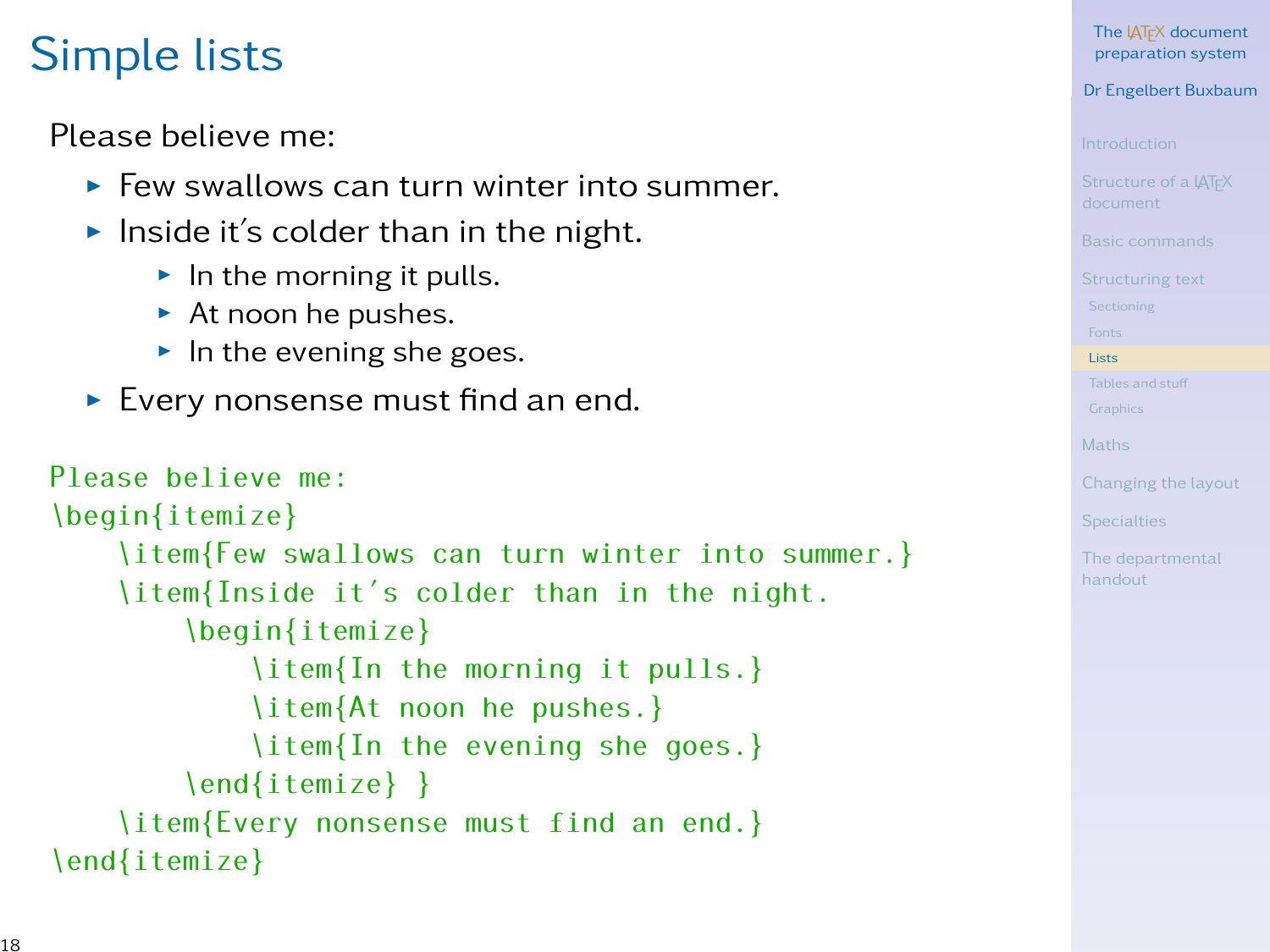### Descriptive lists

Three animals you should know about are:

- gnat: A small animal, found in the North Woods, that causes no end of trouble.
	- gnu: A large animal, found in crossword puzzles, that causes no end of trouble.
- armadillo: A medium-sized animal, named after a medium-sized Texas city which causes no end of trouble.

```
\begin{description}
    \item[gnat:]{A small animal, found in the North
       Woods, that causes no end of trouble.}
    \item[gnu:]{A large animal, found in crossword
        puzzles, that causes no end of trouble.}
    \item[armadillo:]{A medium-sized animal, named
        after a medium-sized Texas city which causes
        no end of trouble.}
\end{description}
```
### Dr Engelbert Buxbaum

**[Lists](#page-17-0)** 

**[Specialties](#page-34-0)**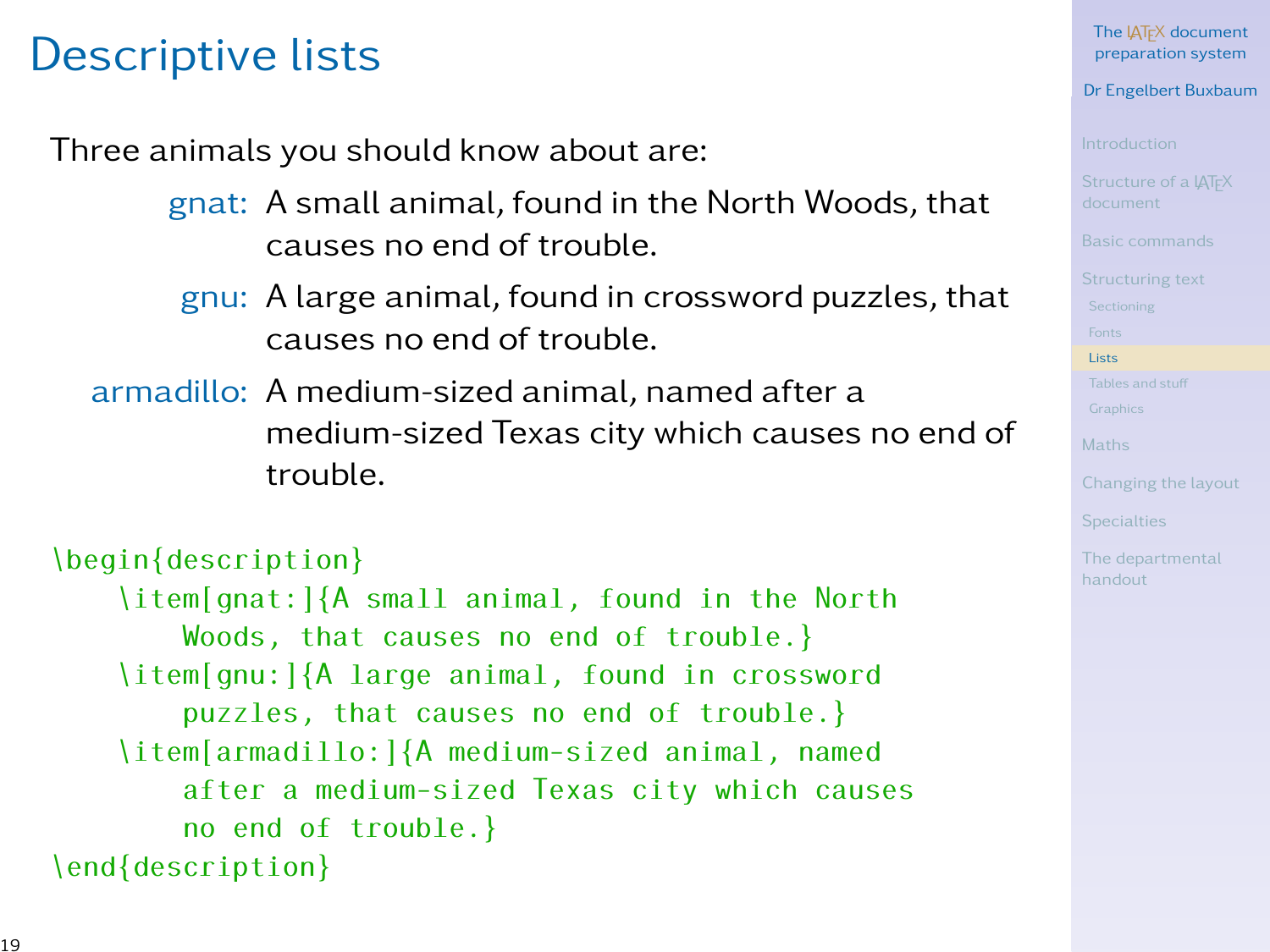# Enumerated lists

These are the main points:

- 1. first item
- 2. second item
- 3. third item
	- 3.1 first sub-item
	- 3.2 second sub-item

```
These are the main points:
\begin{enumerate}
    \item{first item}
    \item{second item}
    \item{third item
       \begin{enumerate}
         \item{first sub-item}
         \item{second sub-item}
       \end{enumerate} }
\end{enumerate}
```
The LATEX document [preparation system](#page-0-0)

Dr Engelbert Buxbaum

**[Lists](#page-17-0)** 

**[Specialties](#page-34-0)**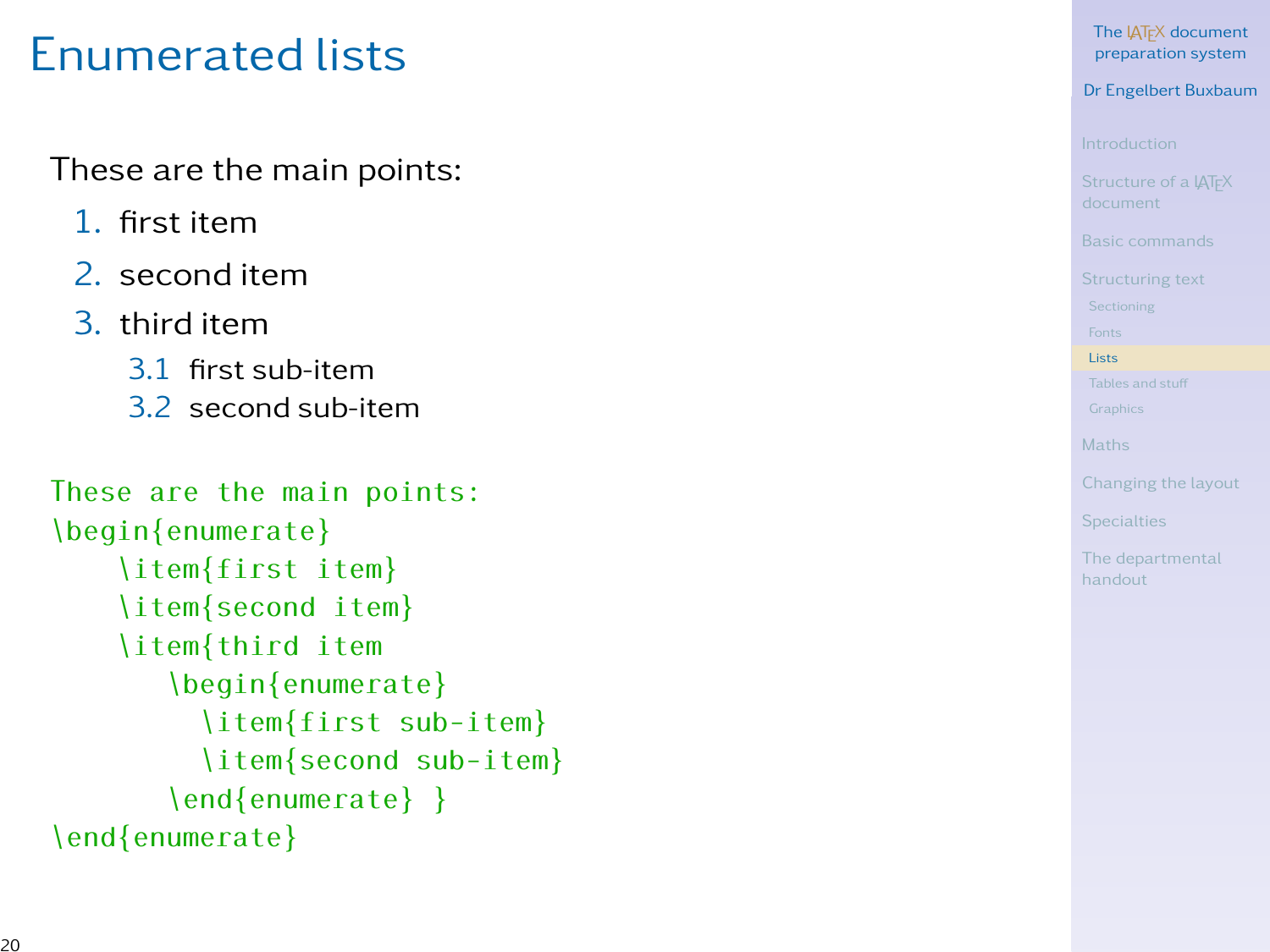# **Tabbing**

If it's raining then put on boots, take hat; else smile. Leave house.

```
\begin{tabbing}
    If \vert it's raining \vert\> then \> put on boots, \>\Rightarrow \Rightarrow take hat; \| \cdot \|\Rightarrow else \> smile. \qquad \qquad \wedgeLeave house.
\end{tabbing}
```
The LAT<sub>EX</sub> document [preparation system](#page-0-0)

Dr Engelbert Buxbaum

[Tables and stu](#page-20-0)ff

<span id="page-20-0"></span>**[Specialties](#page-34-0)**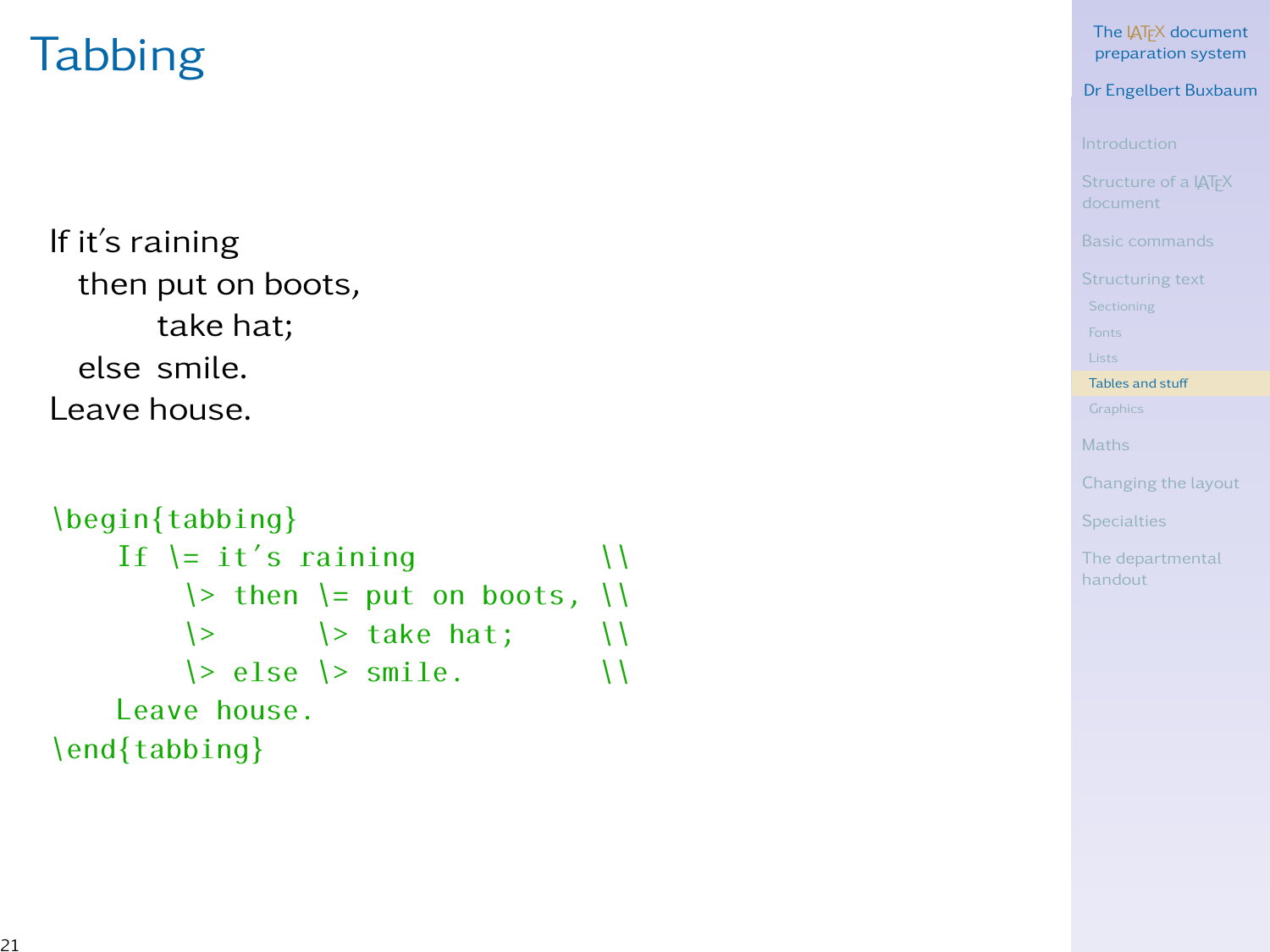### Tabular

The LAT<sub>EX</sub> document [preparation system](#page-0-0)

### Dr Engelbert Buxbaum

|      |            | <b>GG&amp;A HOOFED STOCK</b>          | Introduction<br>Structure of a IATFX |
|------|------------|---------------------------------------|--------------------------------------|
| Year | Price      | Comments                              | document                             |
| 1971 | $97 - 245$ | Bad year for farmers in the west.     | Basic commands                       |
| 72   | 245-245    | Light trading due to a heavy winter.  | Structuring text<br>Sectioning       |
| 73   | 245-2001   | No gnus was very good gnus this year. | Fonts.<br>Lists                      |

[Tables and stu](#page-20-0)ff

\begin{tabular}{|r||c|p{2.5in}|} \hline

```
Specialties
    \multicolumn{1}{|c||}{\bf Year} & \bf Price & \multicolumn{1}{c|}{\bf Comments}, rh\ental
                                                                                     handout
    \multicolumn{3}{|c|}{\sc GG\&A Hoofed Stock} \\
    \hline
    \hline
    \hline<br>1971 & 97--245
                      8 Bad year for farmers in the west. \sqrt{11}\hline
      72 & 245--245 & Light trading due to a heavy winter. \| \\hline
      73 & 245--2001 & No gnus was very good gnus this year. \\
    \hline
\end{tabular}
```
Note: this is a very bad example of a table!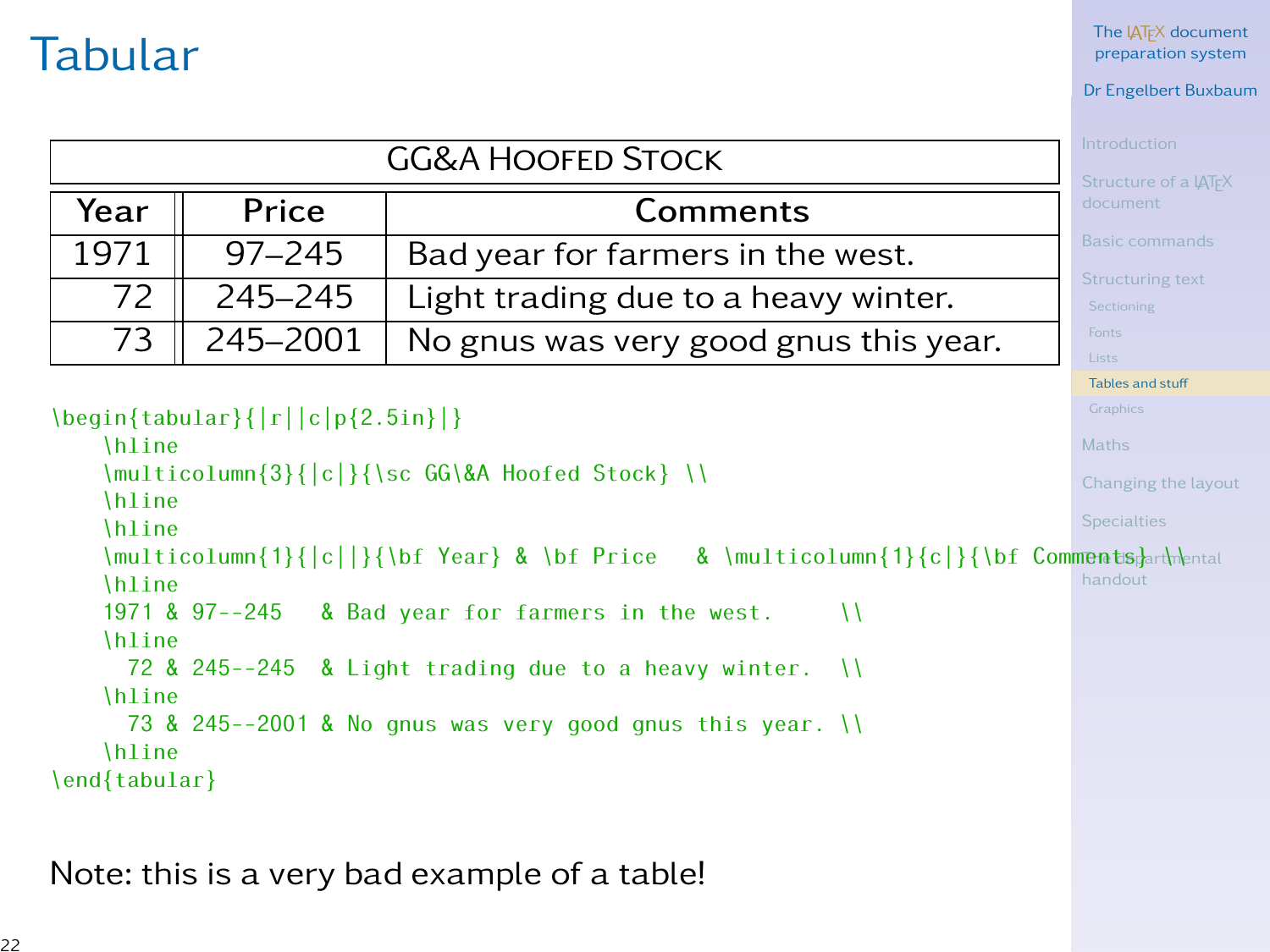# Table (a float: not used on slides)

```
Tables and stuff
                                                              Specialties
                                                              handout
\begin{table}
    \caption{The fastest man in the world:
        Some of his possibilities}
    \label{tab:fast}
    \centering
    \begin{tabular}{|l|c|r|}
        \toprule
        Disciplin & distance (m) & time (min)\midrule
        Running & 100 & 5 \\
        Swimming & 50 8 30 \\
        Cycling \quad & 1000 \quad & 820 \quad \qquad \setminus\bottomrule
    \end{tabular}
\end{table}
```
The **LATEX** document [preparation system](#page-0-0) Dr Engelbert Buxbaum

In the text the table can be referenced with: see table \ref{tab:fast} on page \pageref{tab:fast}.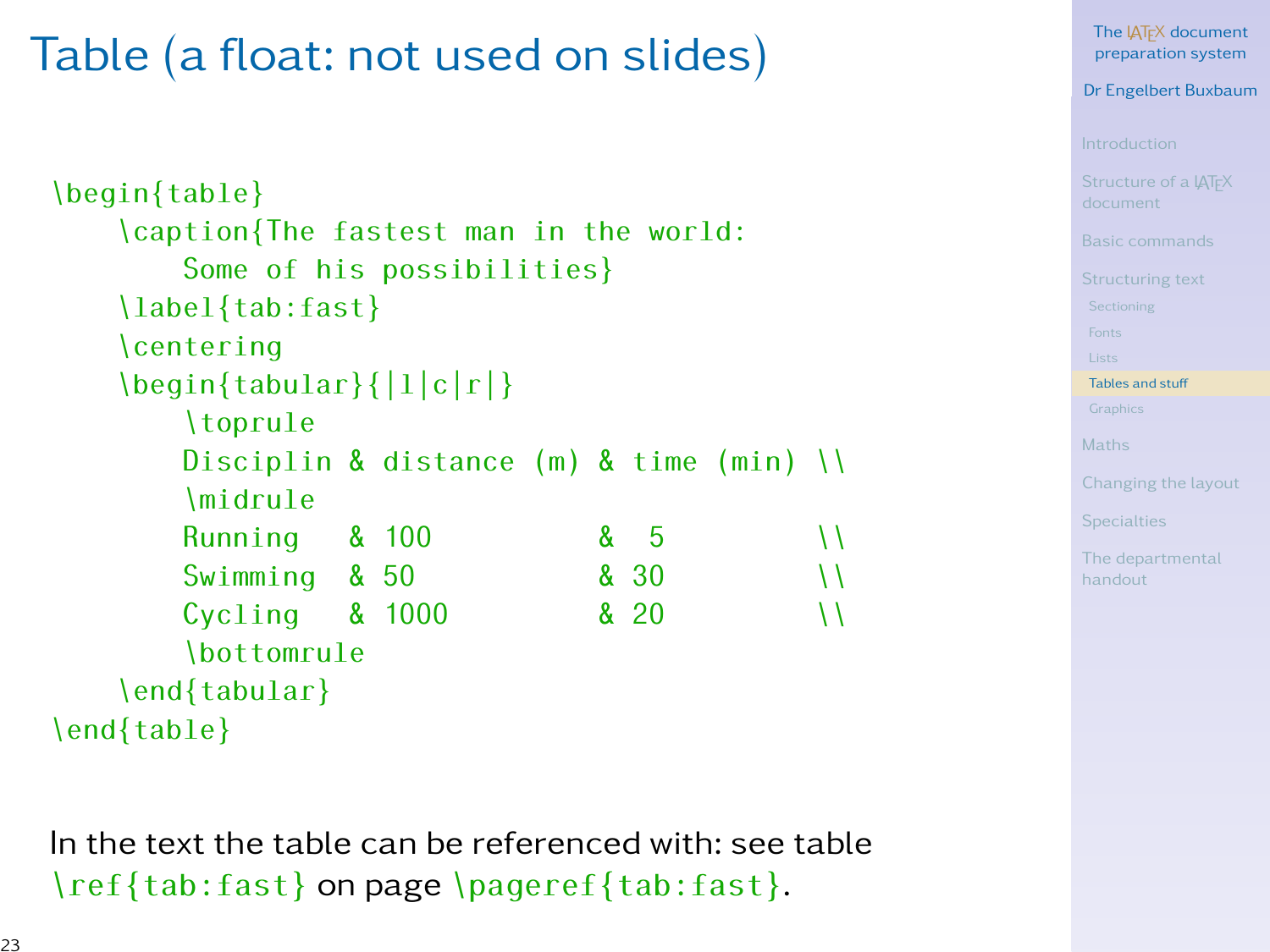# **Graphics**



### \includegraphics[height=0.3\textheight]{Graphics/Campus3}

- $\triangleright$  Requires \usepackage{graphicx}
- $\triangleright$  Several file formats possible depending on dvi-driver. For pdfLaTeX pdf, png, jpg.
- $\triangleright$  Convert other formats e.g., with IrfanView or Gimp.
- $\triangleright$  other optional arguments like width, angle, size

The **LATEX** document [preparation system](#page-0-0)

Dr Engelbert Buxbaum

**[Graphics](#page-23-0)** 

<span id="page-23-0"></span>**[Specialties](#page-34-0)**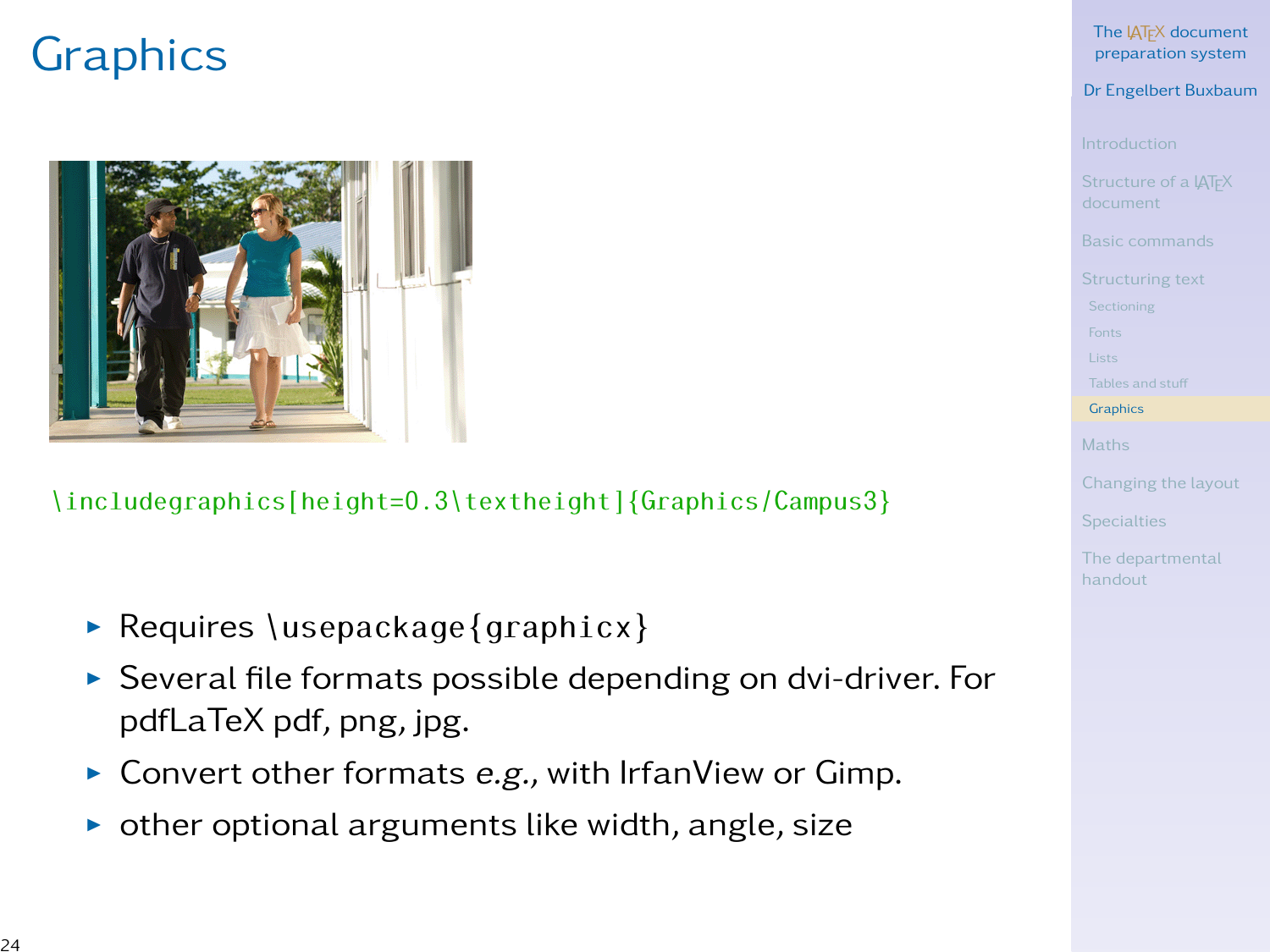### Figures

```
\begin{figure}
   \caption{A view of our campus. }
    \label{fig:Campus}
    \centering
        \includegraphics[height=0.3\textheight]{Graphics/Campus3}
\end{figure}
```
Like table, figure is a floating environment that has no meaning in slides. Cross-referencing works as with tables. The LAT<sub>EX</sub> document [preparation system](#page-0-0)

Dr Engelbert Buxbaum

**[Graphics](#page-23-0)**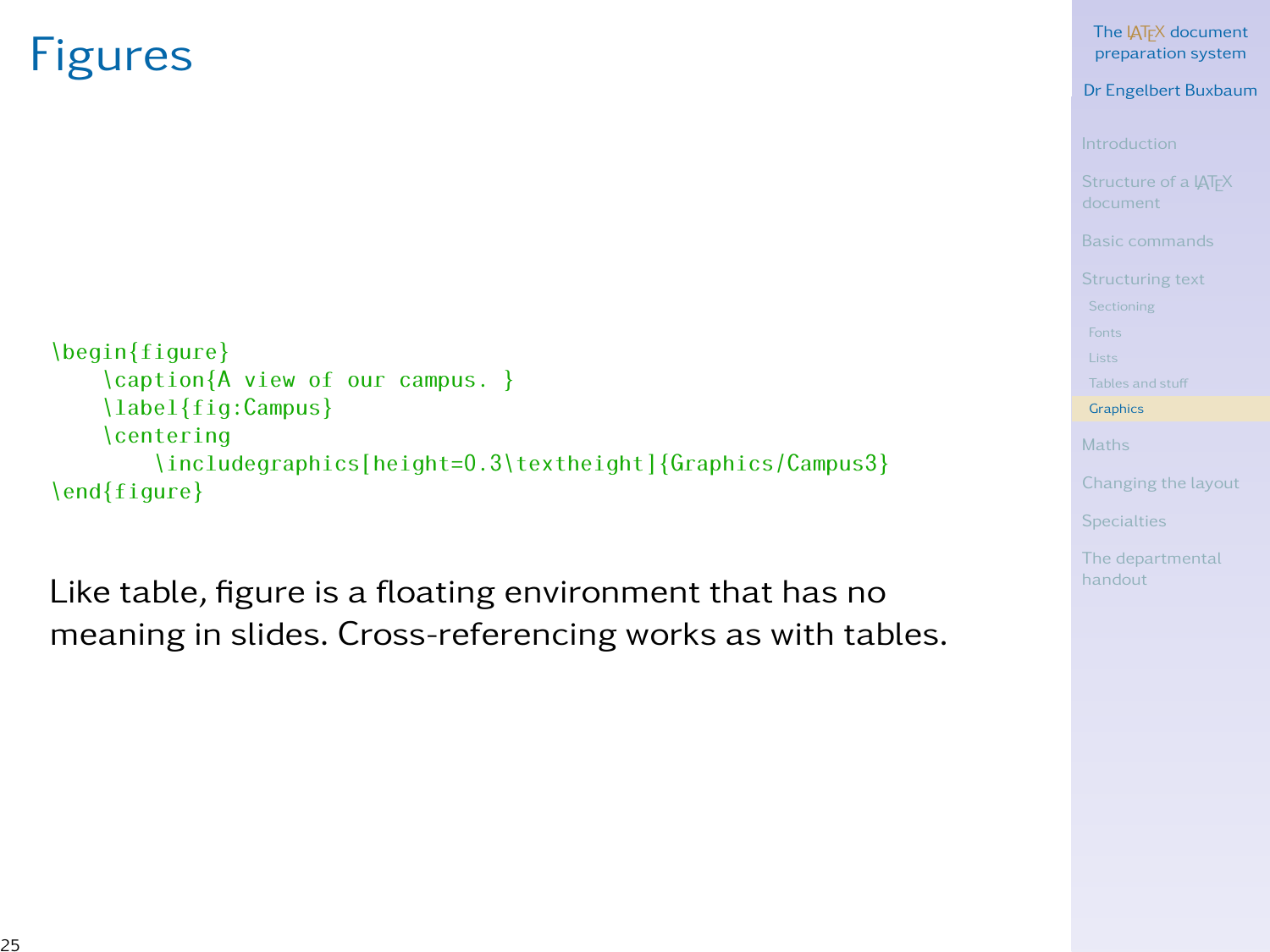### Text maths

if a and b are legs of a right-angled triangle and c the hypotenuse, then  $c^2 = a^2 + b^2$  (Theorem of Pythagoras).

if \$a\$ and \$b\$ are legs of a right-angled triangle and \$c\$ the hypotenuse, then \$c^2=a^2+b^2\$ (Theorem of Pythagoras).

The LAT<sub>EX</sub> document [preparation system](#page-0-0)

Dr Engelbert Buxbaum

[Math environments](#page-25-0)

<span id="page-25-0"></span>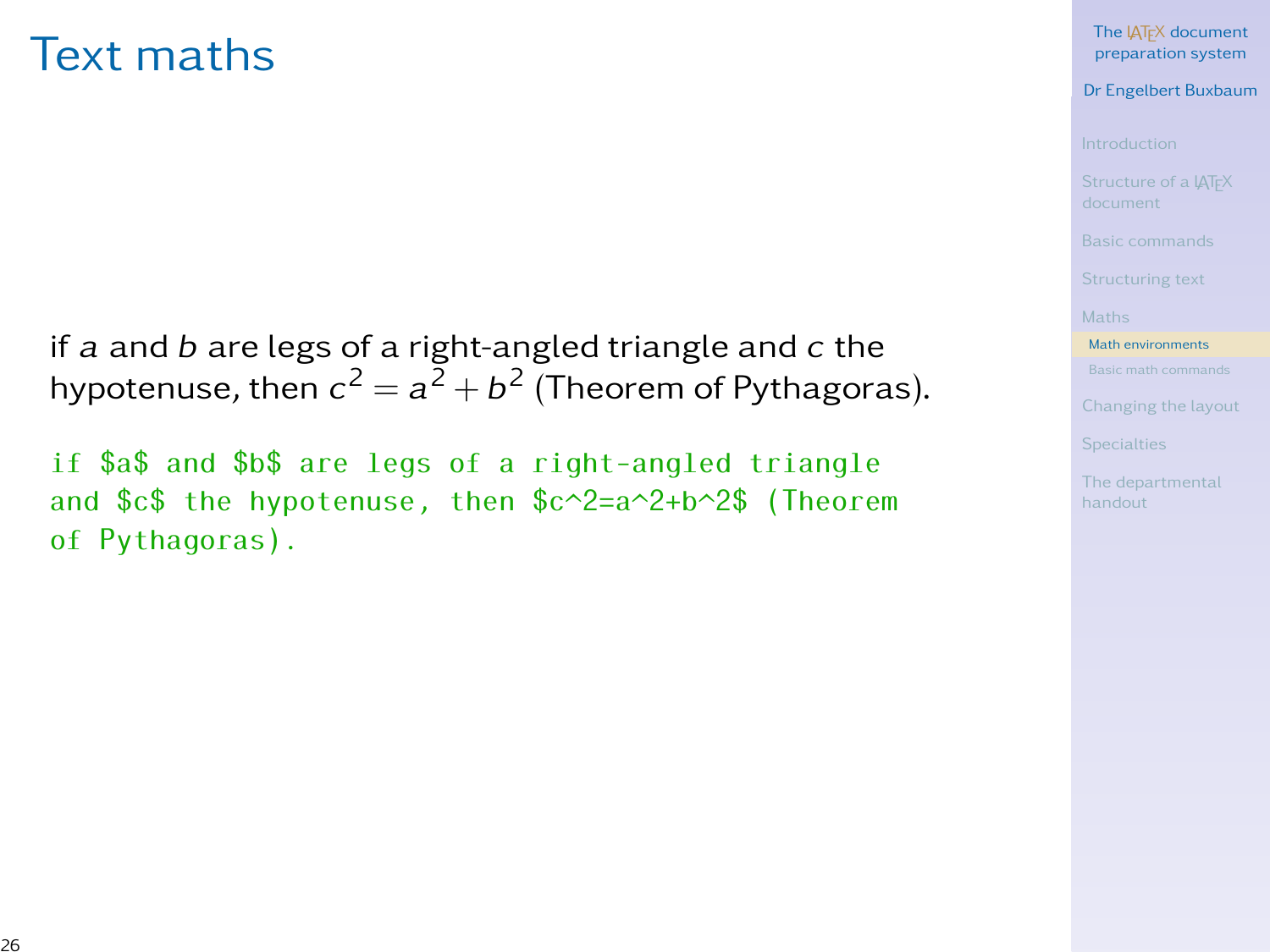### Display maths

if a and  $b$  are legs of a right-angled triangle and  $c$  the hypotenuse, then 2

$$
c^2 = a^2 + b^2
$$

(Theorem of Pythagoras).

if \$a\$ and \$b\$ are legs of a right-angled triangle and \$c\$ the hypotenuse, then \begin{equation}  $c^{2}$ =a^2+h^2 \end{equation} (Theorem of Pythagoras).

#### The LAT<sub>EX</sub> document [preparation system](#page-0-0)

Dr Engelbert Buxbaum

(1)

[Math environments](#page-25-0)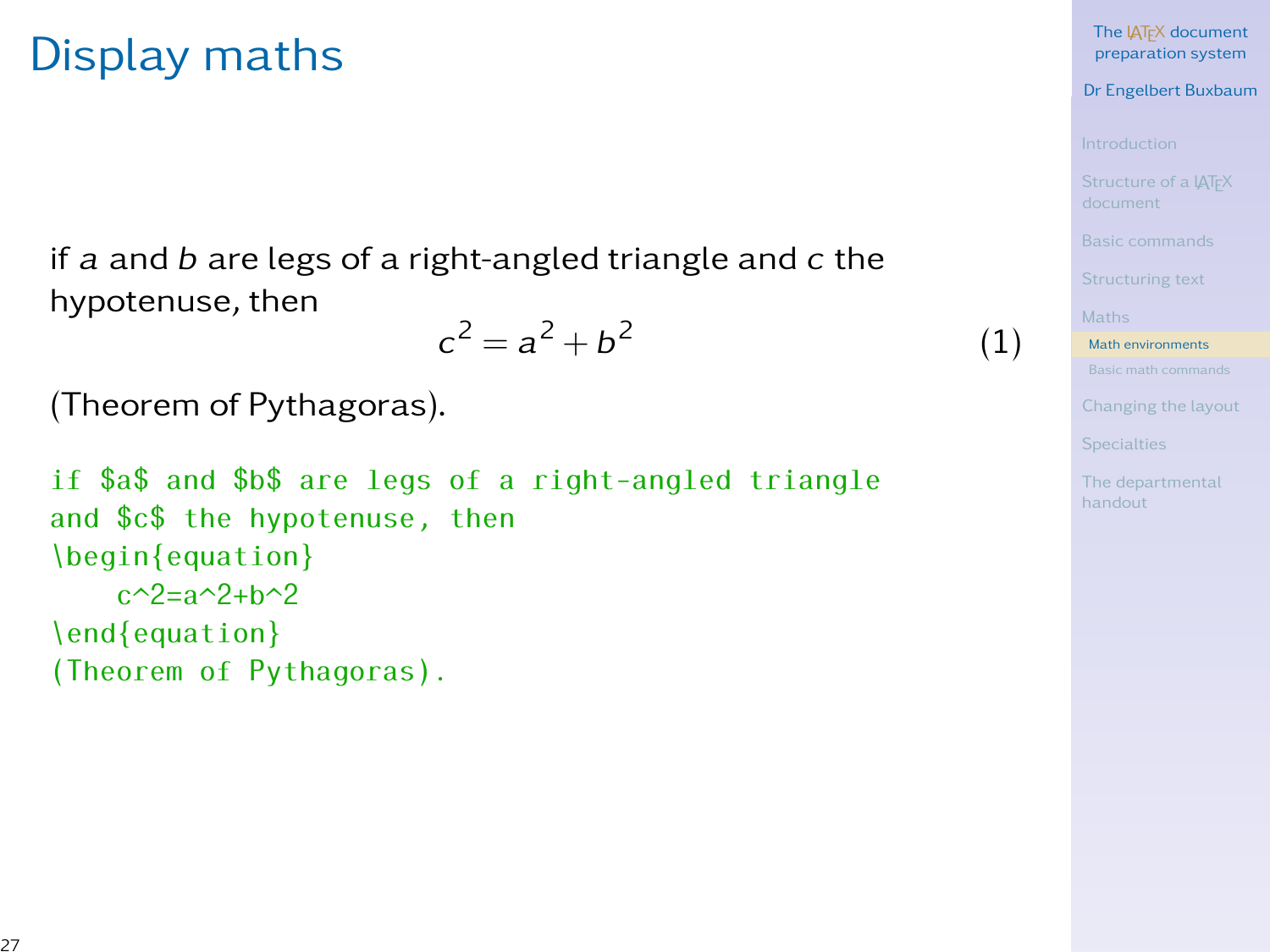### Formulas



\frac{1}{\frac{x^2+y^2+z^2}{x+y}} {n\choose {n-k}}



\int \limits\_{-\infty}^{\infty}x^3 \sum\_{i=1}^{n}a\_i

The LAT<sub>EX</sub> document [preparation system](#page-0-0)

Dr Engelbert Buxbaum

[Basic math commands](#page-27-0)

<span id="page-27-0"></span>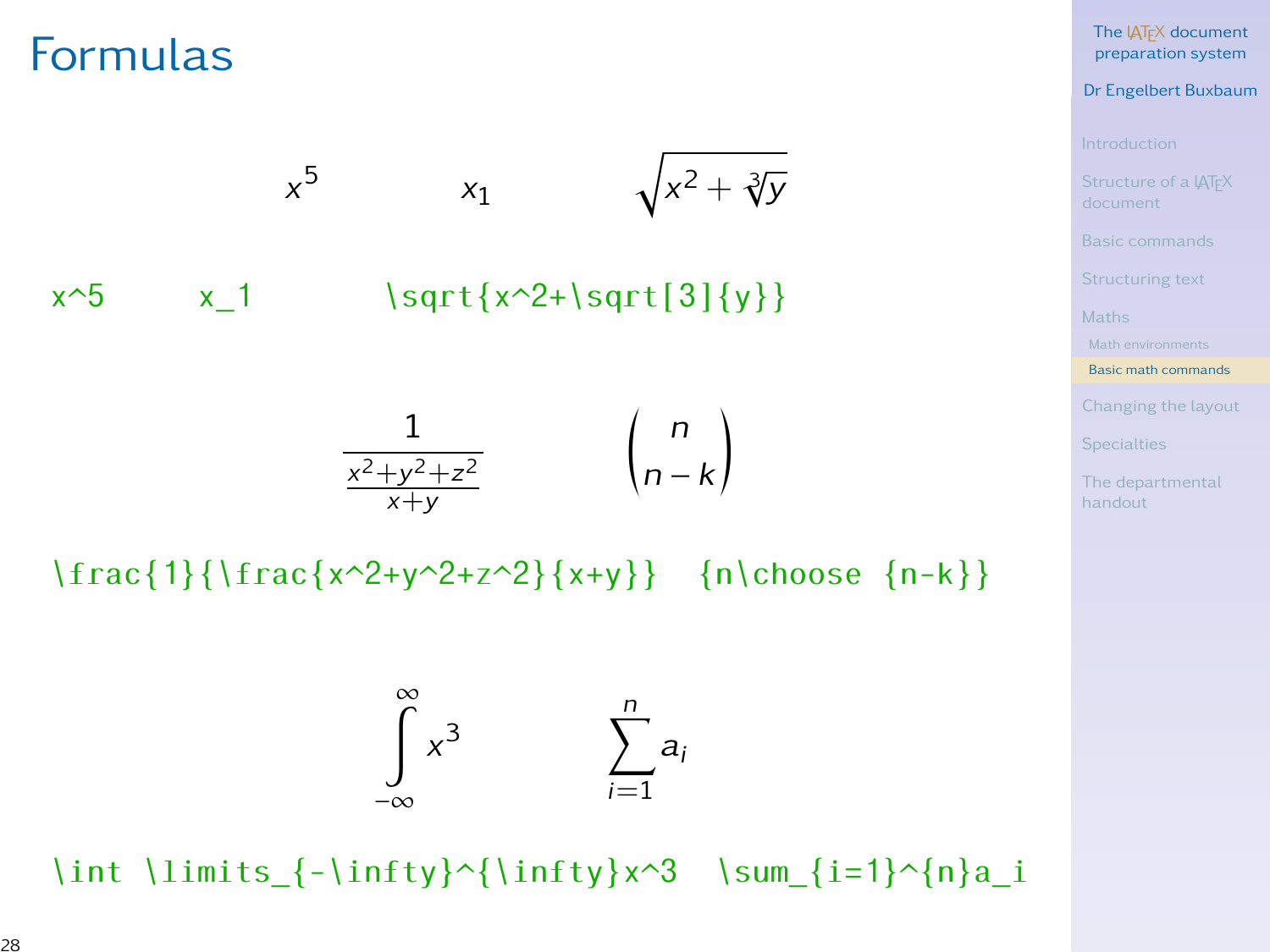### Aligning equations

$$
f(x) = \cos x
$$
 (2)  

$$
f'(x) = -\sin x
$$
 (3)  

$$
\int_0^x f(y) dy = \sin x
$$
 (4)

The LAT<sub>EX</sub> document [preparation system](#page-0-0)

Dr Engelbert Buxbaum

[Basic math commands](#page-27-0)

[Changing the layout](#page-29-0)

**[Specialties](#page-34-0)** 

[The departmental](#page-39-0)

\begin{align}  $f(x)$   $\& = \cos x \setminus$  $f'(x)$   $\& = -\sin x \setminus$  $\int_{0}^{x} f(y)dy & = \sin x$ \end{align}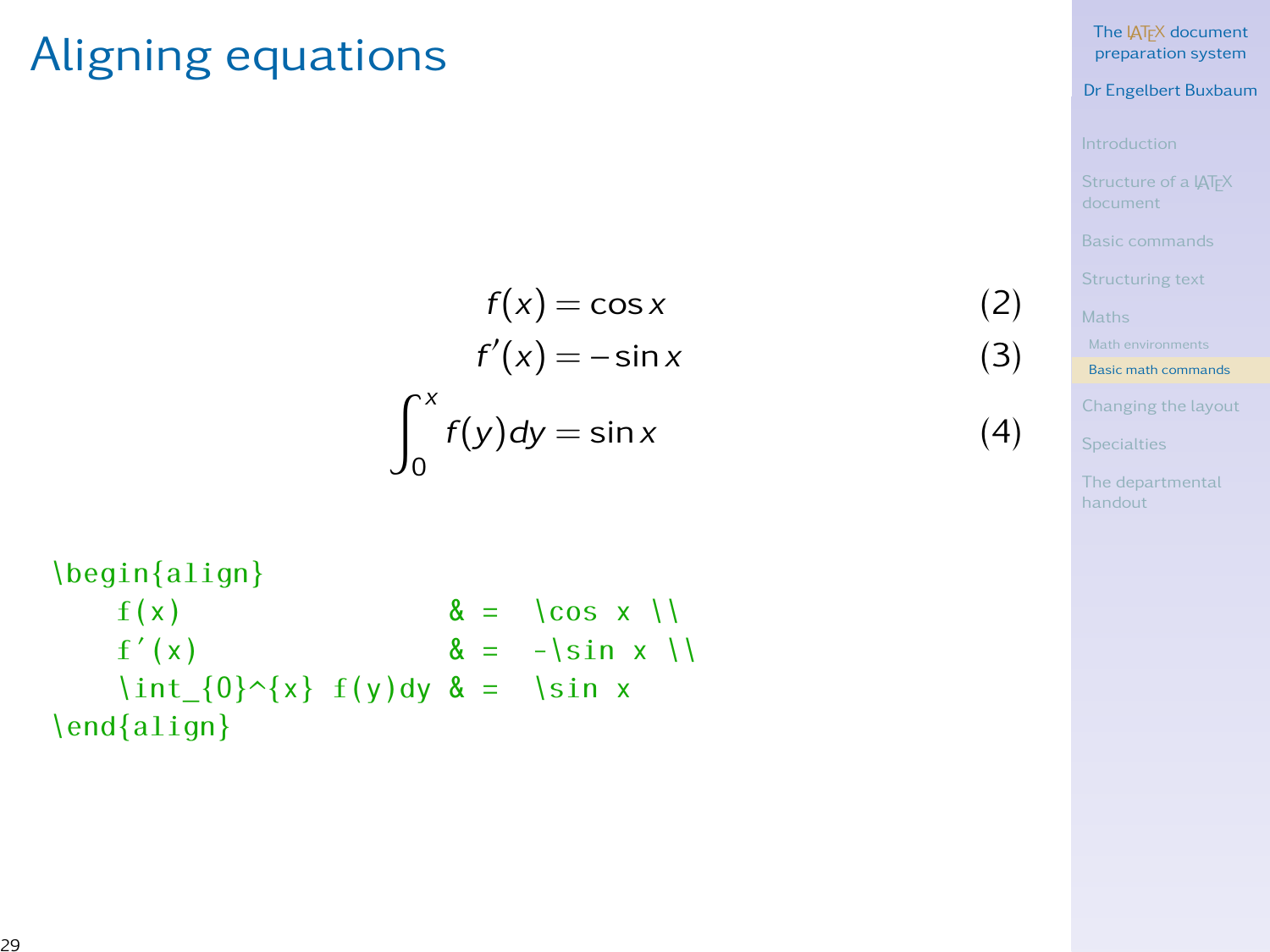### Internal Counter + parameters

Change parameters:

```
\setlength{\parindent}{0pt}
\setlength{\parskip}{5pt plus 2pt minus 1pt}
\addtolength{\textwidth}{60pt}
```
Set counters:

```
\setcounter{page}{0}
\addtocounter{page}{10}
```
Output counter content: This is page 30. This is page \thepage.

The **LATEX** document [preparation system](#page-0-0)

Dr Engelbert Buxbaum

[Counters and parameters](#page-29-0)

<span id="page-29-0"></span>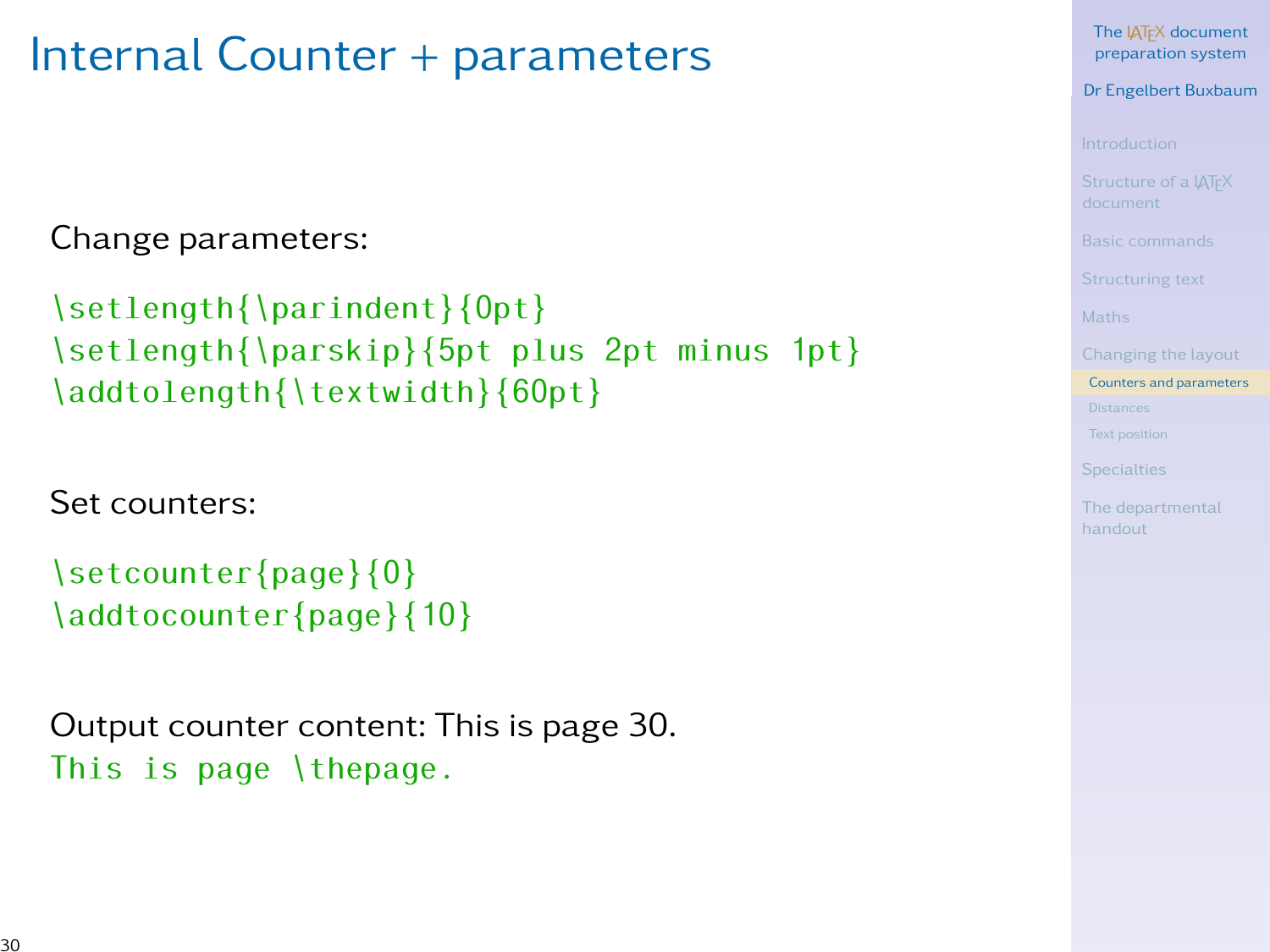### Horizontal distance

Here we have **2cm** distance.

Here we have  $\hbox{\{bspace}}\$  \SI{2}{cm} distance.

### left right right results are the contracted as  $\sim$  right

### left\hfill right

|                       | very small distance               |
|-----------------------|-----------------------------------|
| <b>\enspace</b>       | as wide as a number               |
| $\langle \text{quad}$ | as wide as a letter is heigh      |
| $\qquad$              | twice as wide as \quad            |
| $\hbar$ ill           | a distance that can expand from 0 |
|                       | to ∞                              |

The LAT<sub>EX</sub> document [preparation system](#page-0-0)

Dr Engelbert Buxbaum

[Distances](#page-30-0)

<span id="page-30-0"></span>[The departmental](#page-39-0)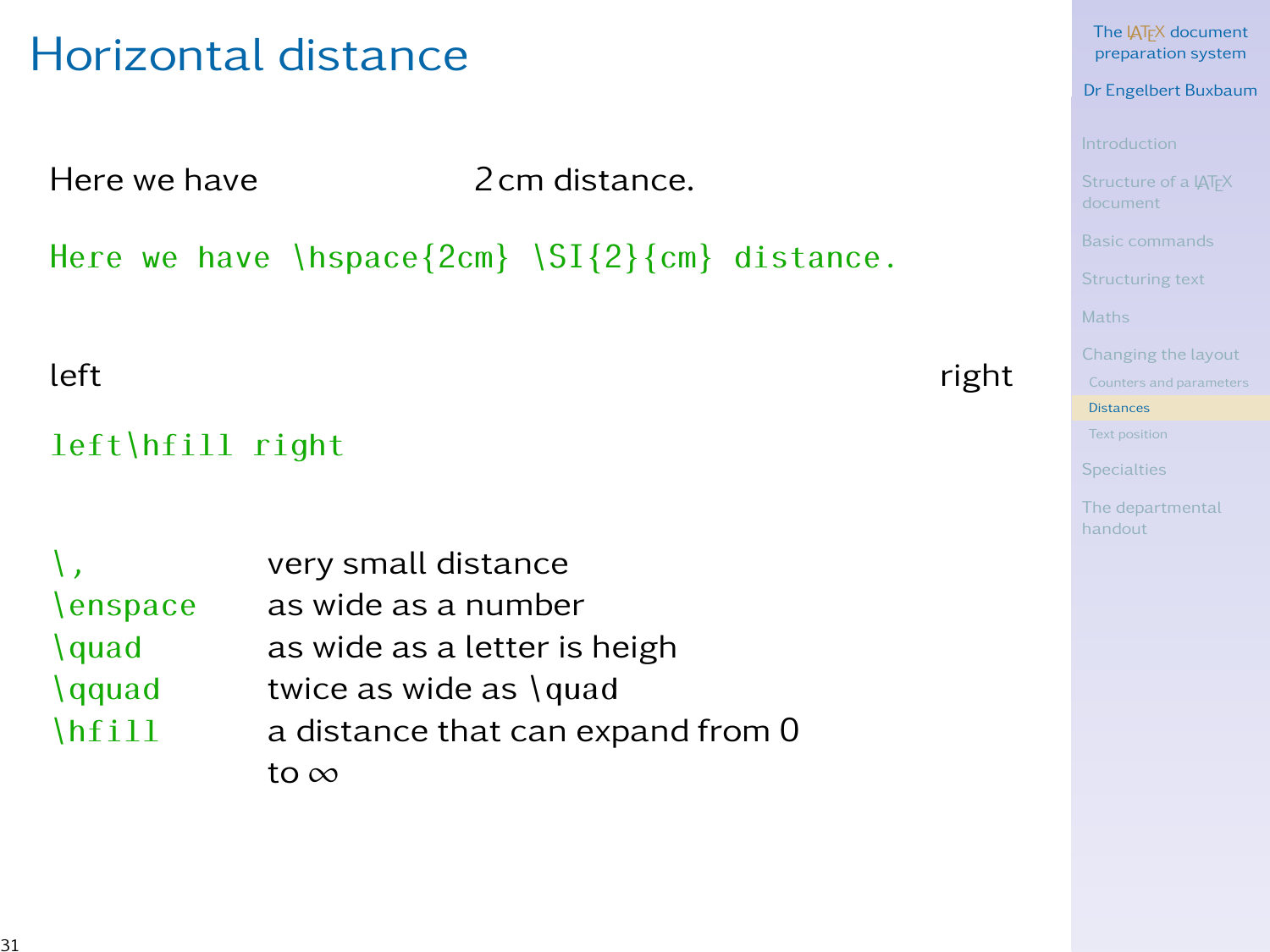# Vertical distance

### Here

is 2cm distance.

Here

\vspace{2cm}

```
is \SI{2}{cm} distance.
```

| $\sum_{i=1}^{n}$      | about 1/4 line                  |
|-----------------------|---------------------------------|
| $\setminus$ medskip   | about 1/2 line                  |
| <i>bigskip</i>        | about 1 line                    |
| $\sqrt{\text{vfill}}$ | distance that can expand from 0 |
|                       | to $\infty$                     |

The IATEX document [preparation system](#page-0-0)

Dr Engelbert Buxbaum

[Distances](#page-30-0)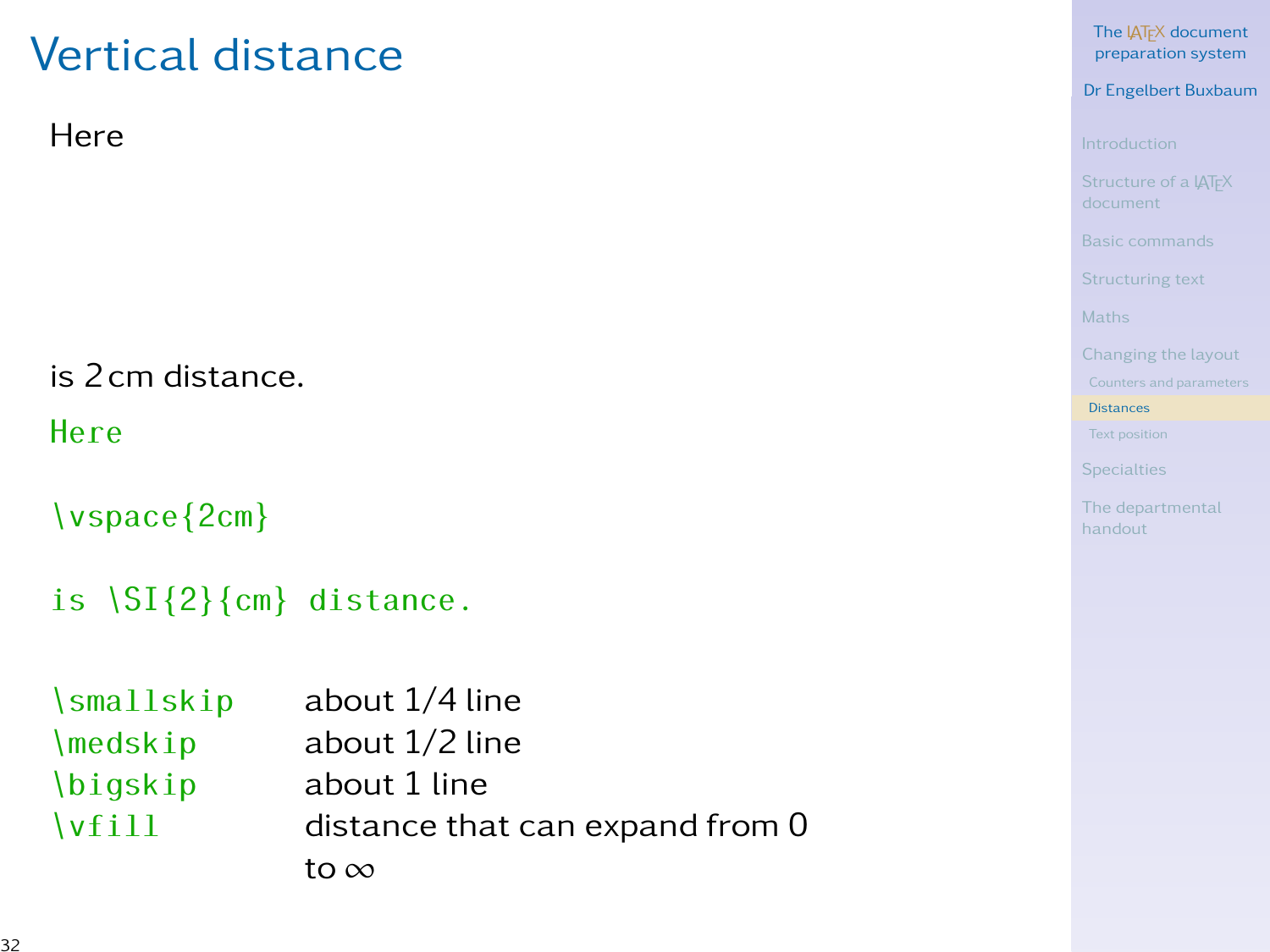### Centering text

In the middle I don't feel so marginalized

```
\begin{center}
    In\{\}the\\
    middle I don't\\
    feel\\
    so marginalized\\
\end{center}
```
The IATEX document [preparation system](#page-0-0)

Dr Engelbert Buxbaum

[Text position](#page-32-0)

<span id="page-32-0"></span>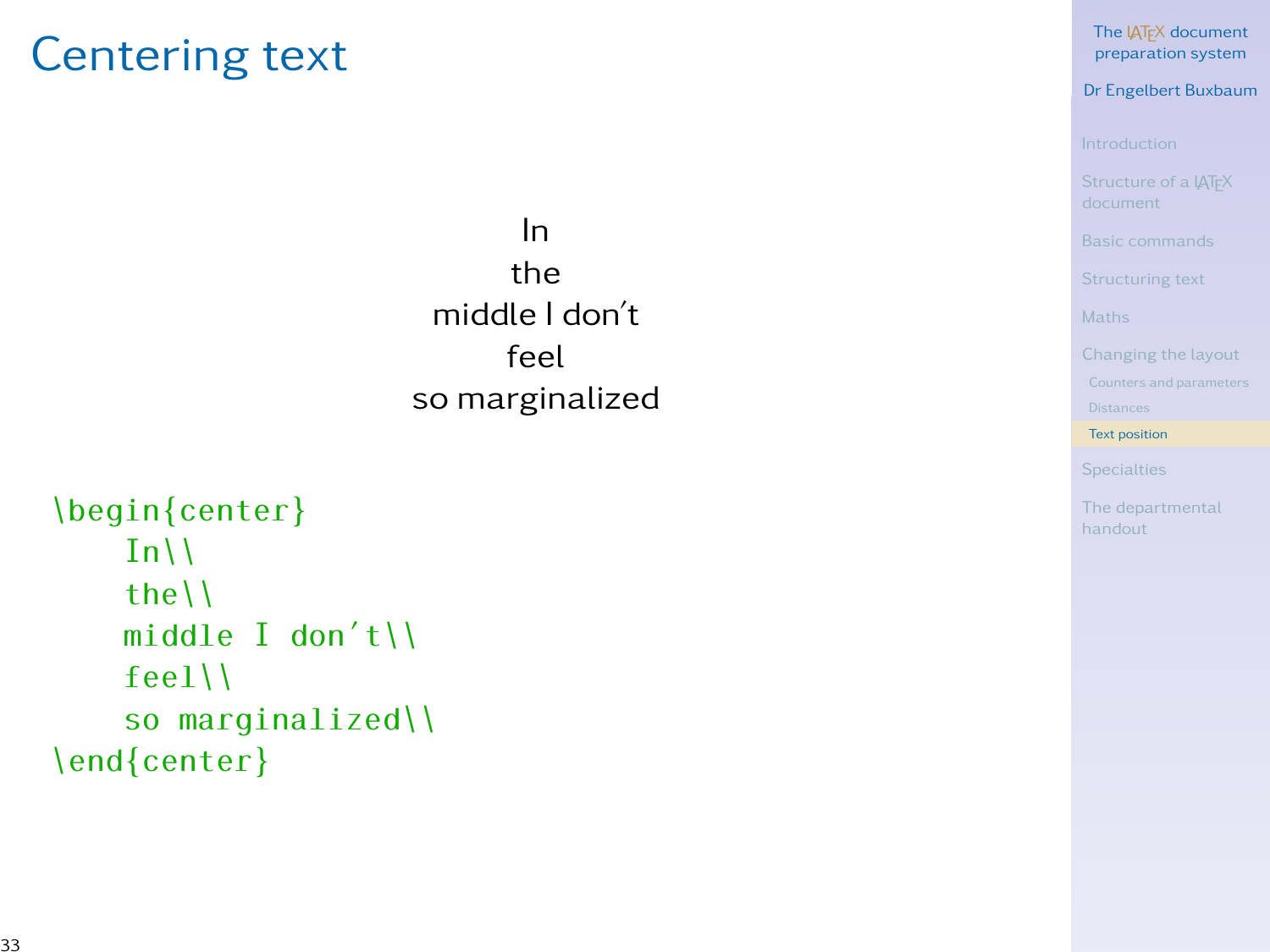### Flushright text

### This is not a political statement

### \begin{flushright} This is not a political statement \end{flushright}

#### The IATEX document [preparation system](#page-0-0)

#### Dr Engelbert Buxbaum

[Text position](#page-32-0)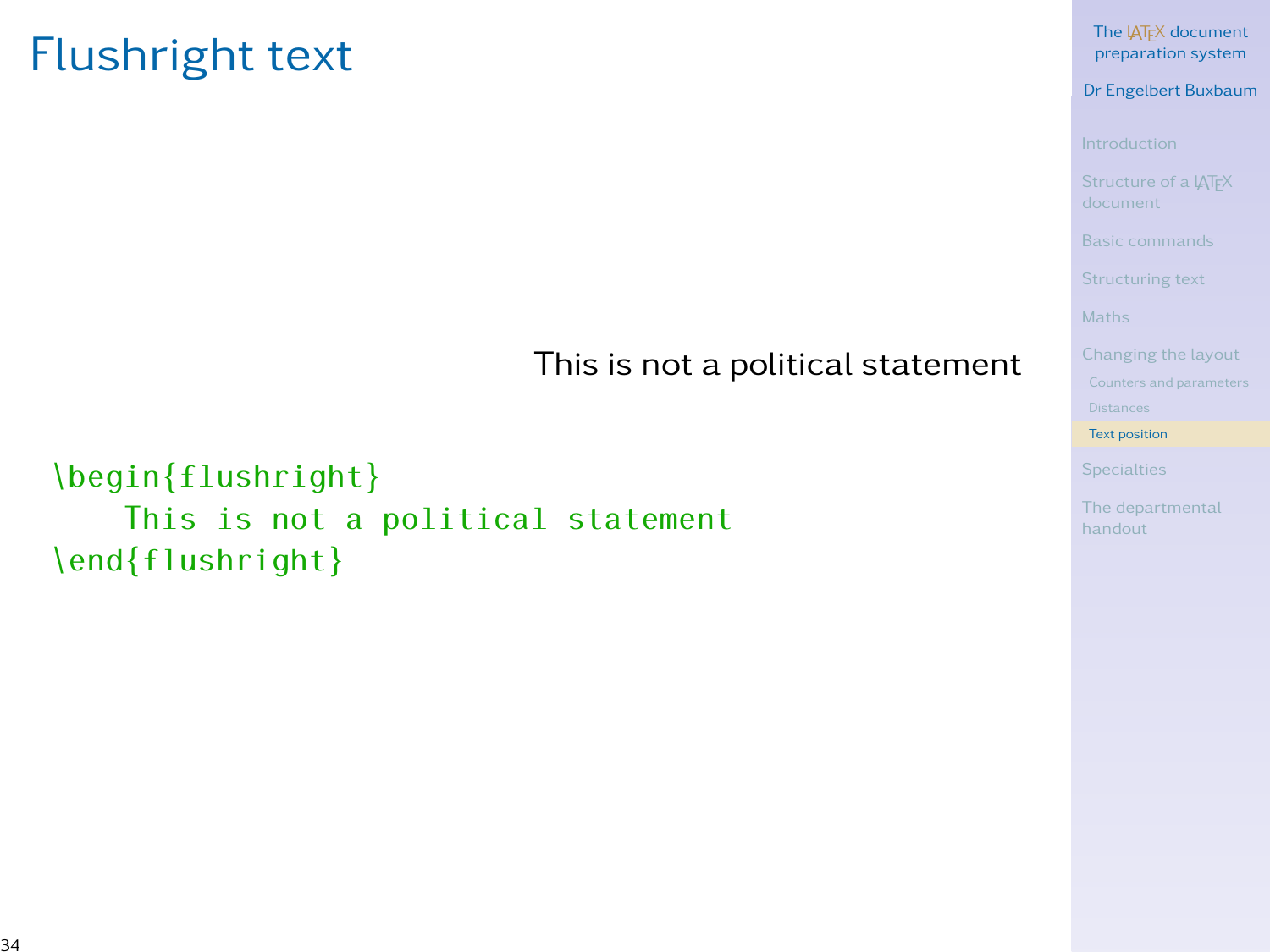### Indexing commands

simple gnat\index{gnat} subtopics gnat\index{gnat!size of} page range  $\in$  {index{qnat|(}... \index{qnat|)} reference \index{gnat|see{mosquito}} font gnat\index{gnat@\textit{gnat}}

After first  $\langle \overline{H} \overline{F} \rangle$  run, start makeindx to sort the index.

#### The **LATEX** document [preparation system](#page-0-0)

### Dr Engelbert Buxbaum

[The index](#page-34-0)

[Slide presentations](#page-37-0)

<span id="page-34-0"></span>[TeX-ing](#page-38-0)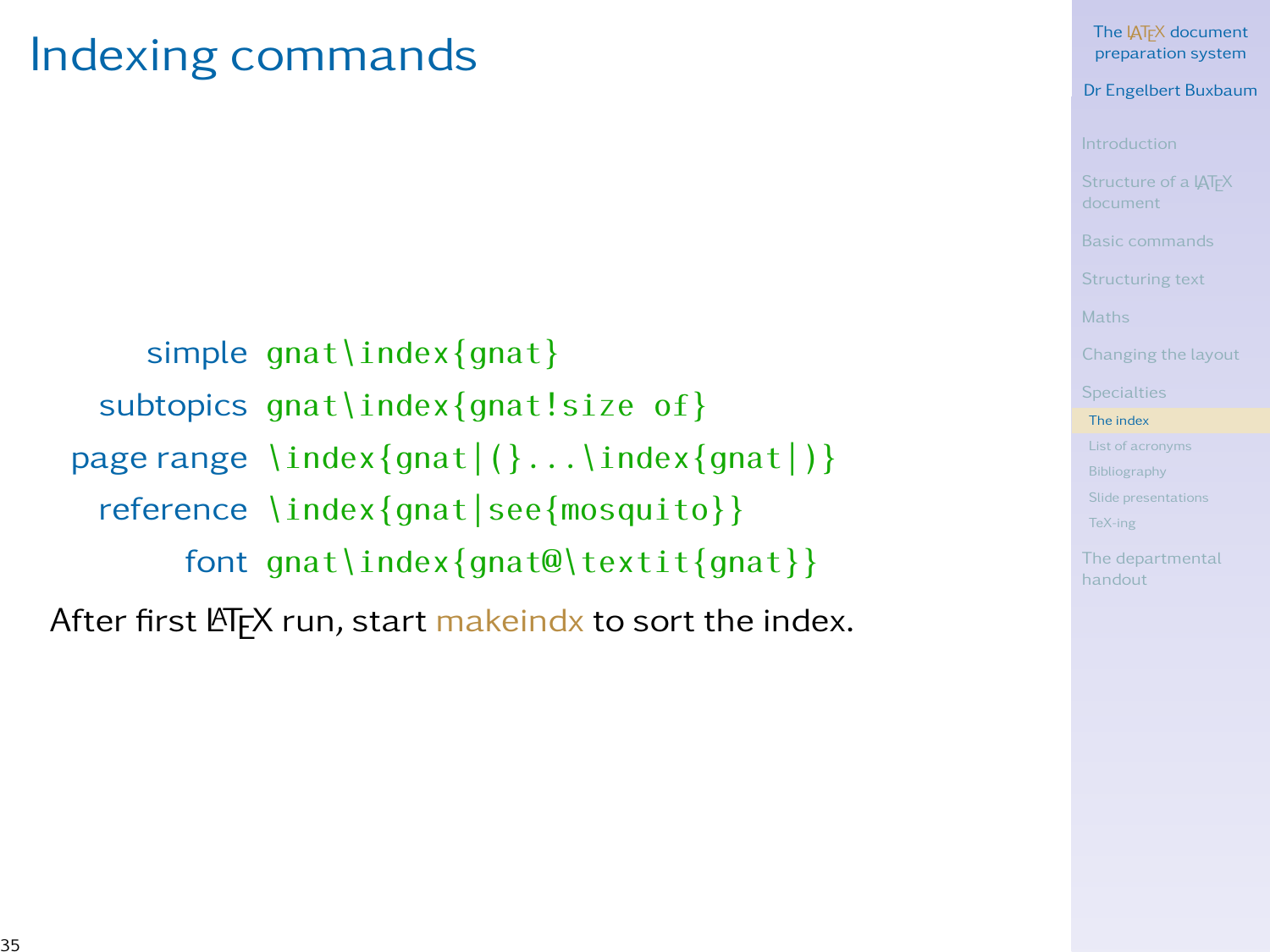### Acronyms

Assume the following list of acronyms:

```
\begin{acronym}
  \acro{nfkb}[NF-\textkappa B]{nuclear factor
     \textkappa B}, protein in gene regulation
\end{acronym}
```
This will print as NF-κB: nuclear factor κB, protein in gene regulation Then

```
\acf{nfkb} nuclear factor κB (NF-κB)
\acs{nfkb} NF-κB
\acl{nfkb} nuclear factor κB
```
The LAT<sub>EX</sub> document [preparation system](#page-0-0)

Dr Engelbert Buxbaum

[List of acronyms](#page-35-0)

[Slide presentations](#page-37-0)

<span id="page-35-0"></span>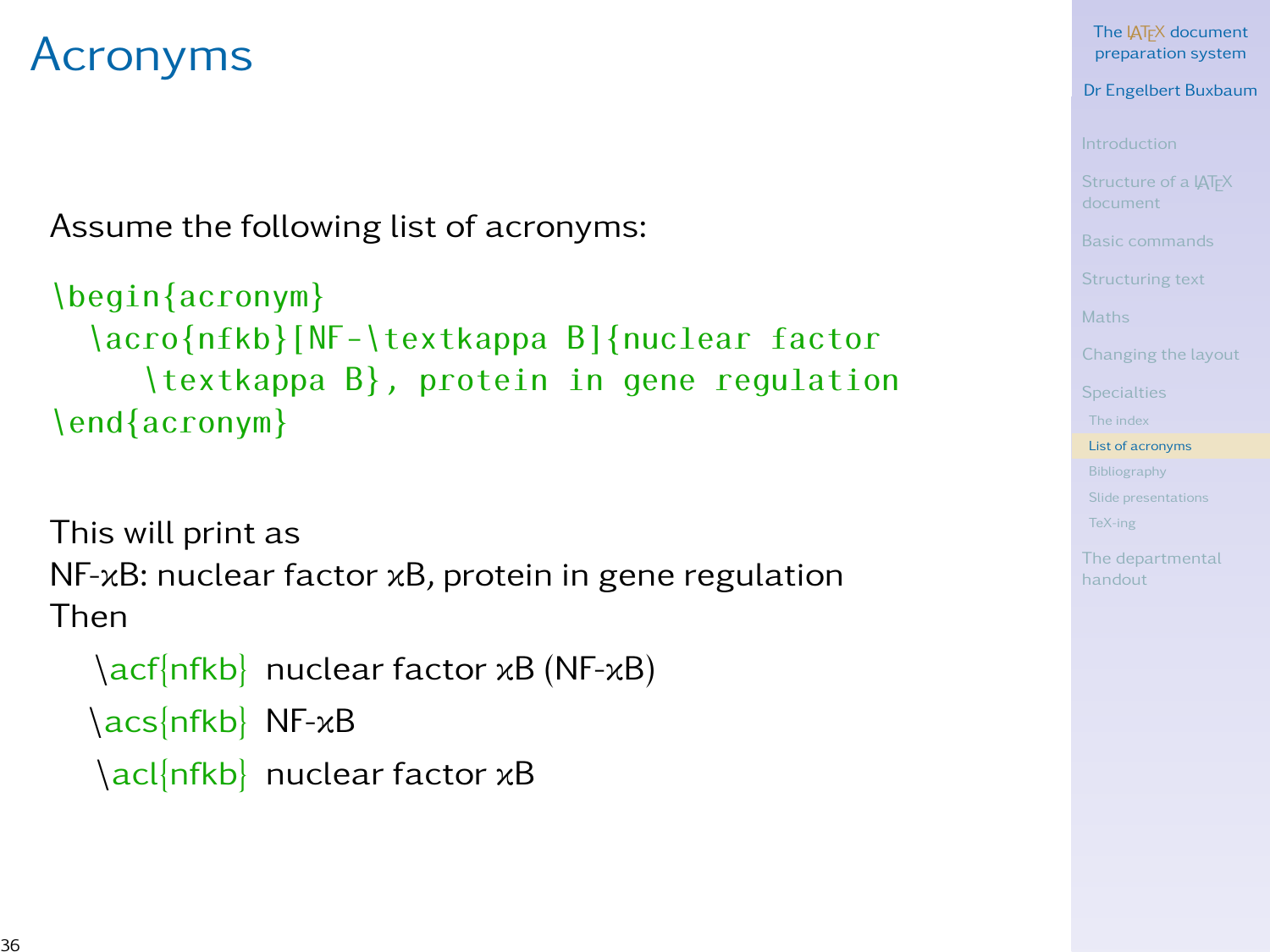# BibTeX

Database for literature references in ASCII-format. Can be produced from many programs like EndNote or RefMan, also from [PubMed](http://www.ncbi.nlm.nih.gov/pubmed/), [Google Scholar](http://scholar.google.com/advanced_scholar_search?hl=en&as_sdt=2000) (set preferences!) etc.

```
@article{Alb-76,
  AUTHOR= {W.J. Albery and J.R. Knowles},
  TITLE= {Evolution of enzyme function and the
    development of catalytic efficiency},
  JOURNAL= {Biochemistry},
  VOLUME= \{15\},
  YEAR= {1976},
  PAGES= {5631-5640},
  ABSTRACT= {Catalytic efficiency constant kcat/Km
    defined },
  DOI= {10.1021/bi00670a032},
  LANGUAGE= {engl}
}
```
Similar for books, chapters, reports, thesis etc. In the text use \cite{Alb-76}. After first LATEX-run start bibtex to create the bibliography.

The LAT<sub>EX</sub> document [preparation system](#page-0-0)

Dr Engelbert Buxbaum

[Bibliography](#page-36-0)

[Slide presentations](#page-37-0)

<span id="page-36-0"></span>[TeX-ing](#page-38-0)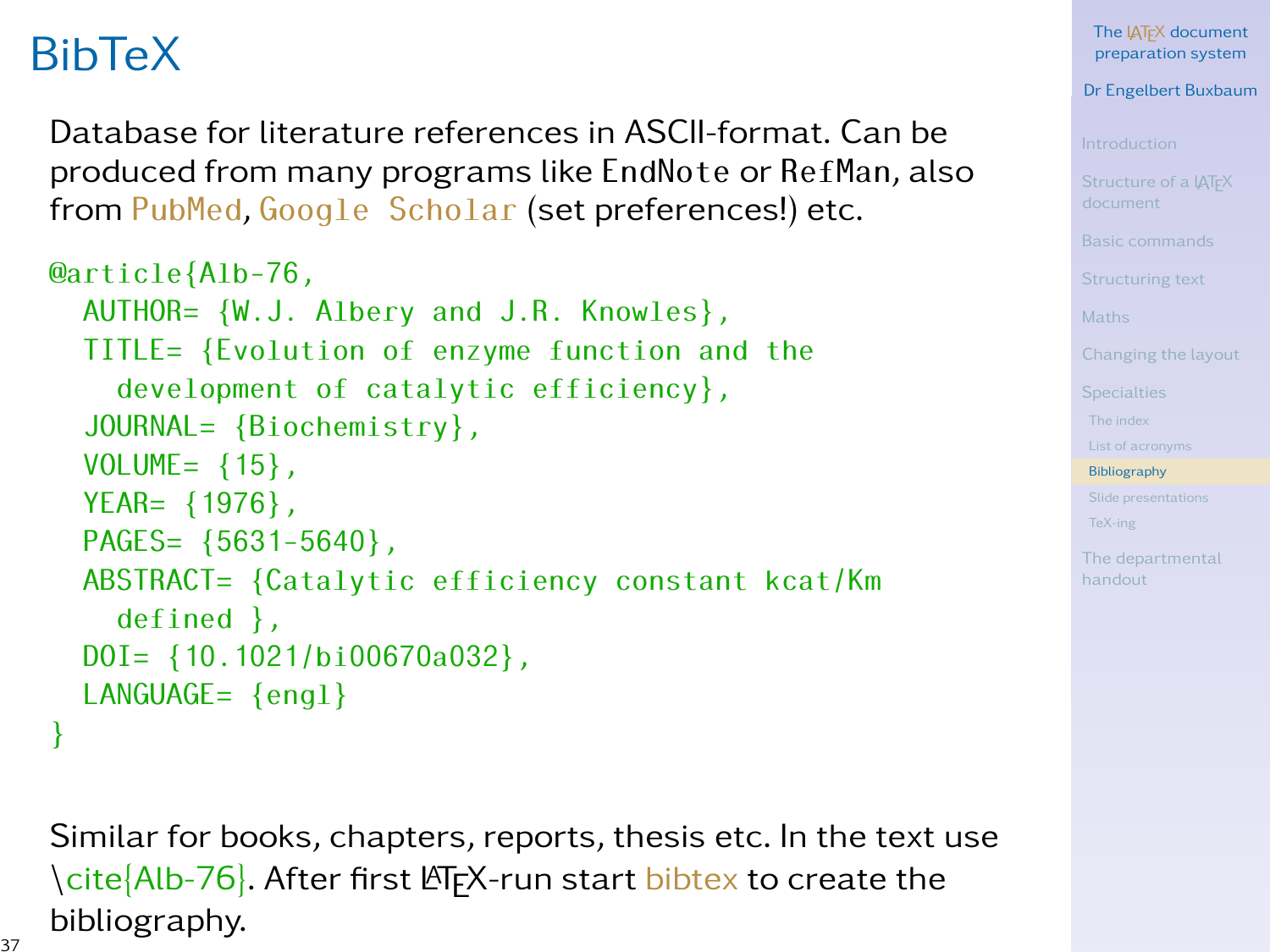### Beamer-slides

The LAT<sub>EX</sub> document [preparation system](#page-0-0)

Dr Engelbert Buxbaum

[Bibliography](#page-36-0)

[Slide presentations](#page-37-0)

[TeX-ing](#page-38-0)

<span id="page-37-0"></span>

### \begin{frame} \frametitle{}

... \end{frame}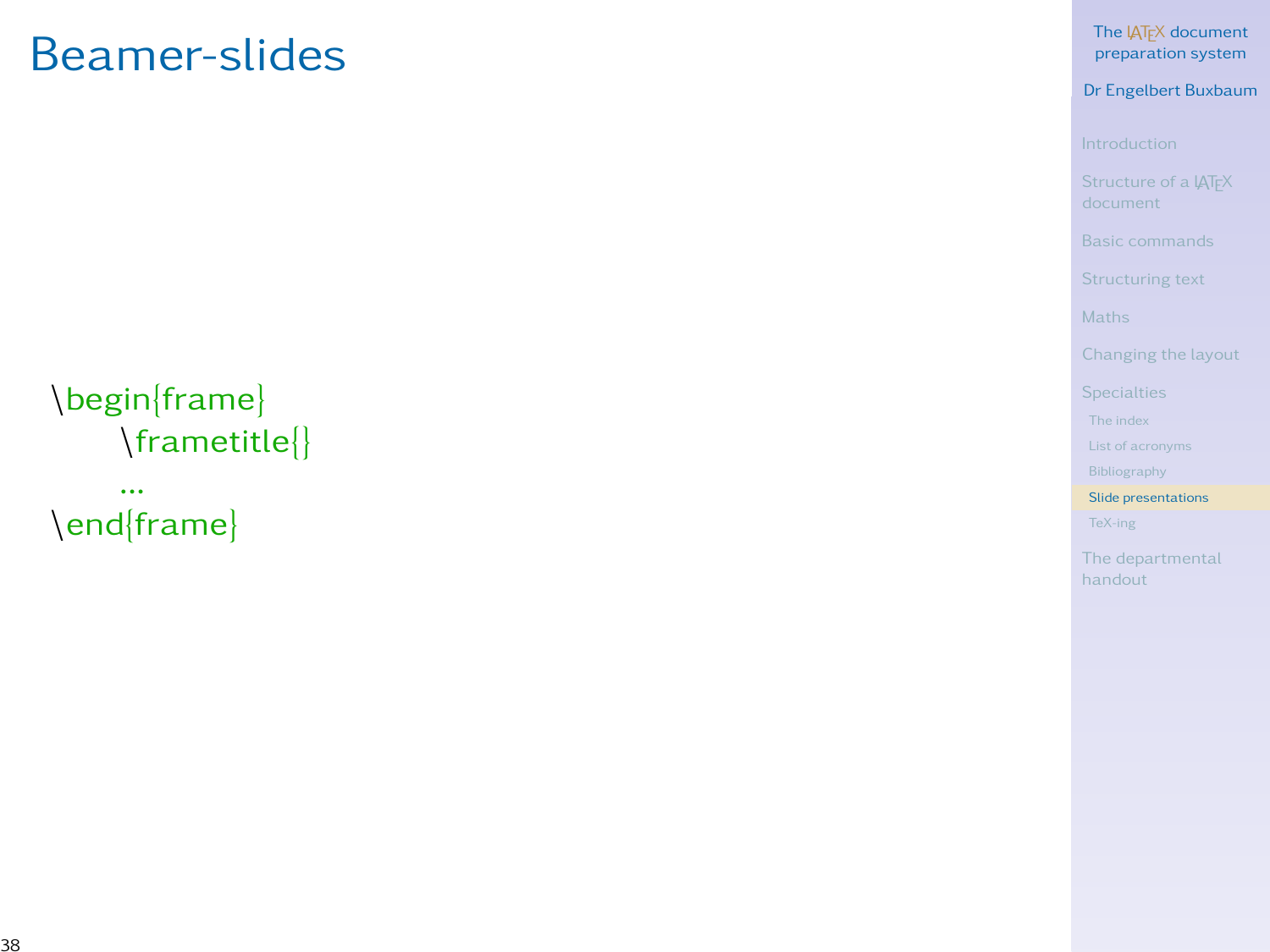# TEXing

Always use the sequence:

 $\overline{\text{MTF}}$  produces the necessary intermediate files

makeindx sort the index

bibtex create the bibliography

 $\text{L}$ T<sub>E</sub>X include bibliography and index, resolve cross-references

**LATEX** resolve remaining cross-references

Note: using pdfLTFX instead of LTFX produces pdf-files directly.

The LAT<sub>EX</sub> document [preparation system](#page-0-0)

Dr Engelbert Buxbaum

<span id="page-38-0"></span>[TeX-ing](#page-38-0)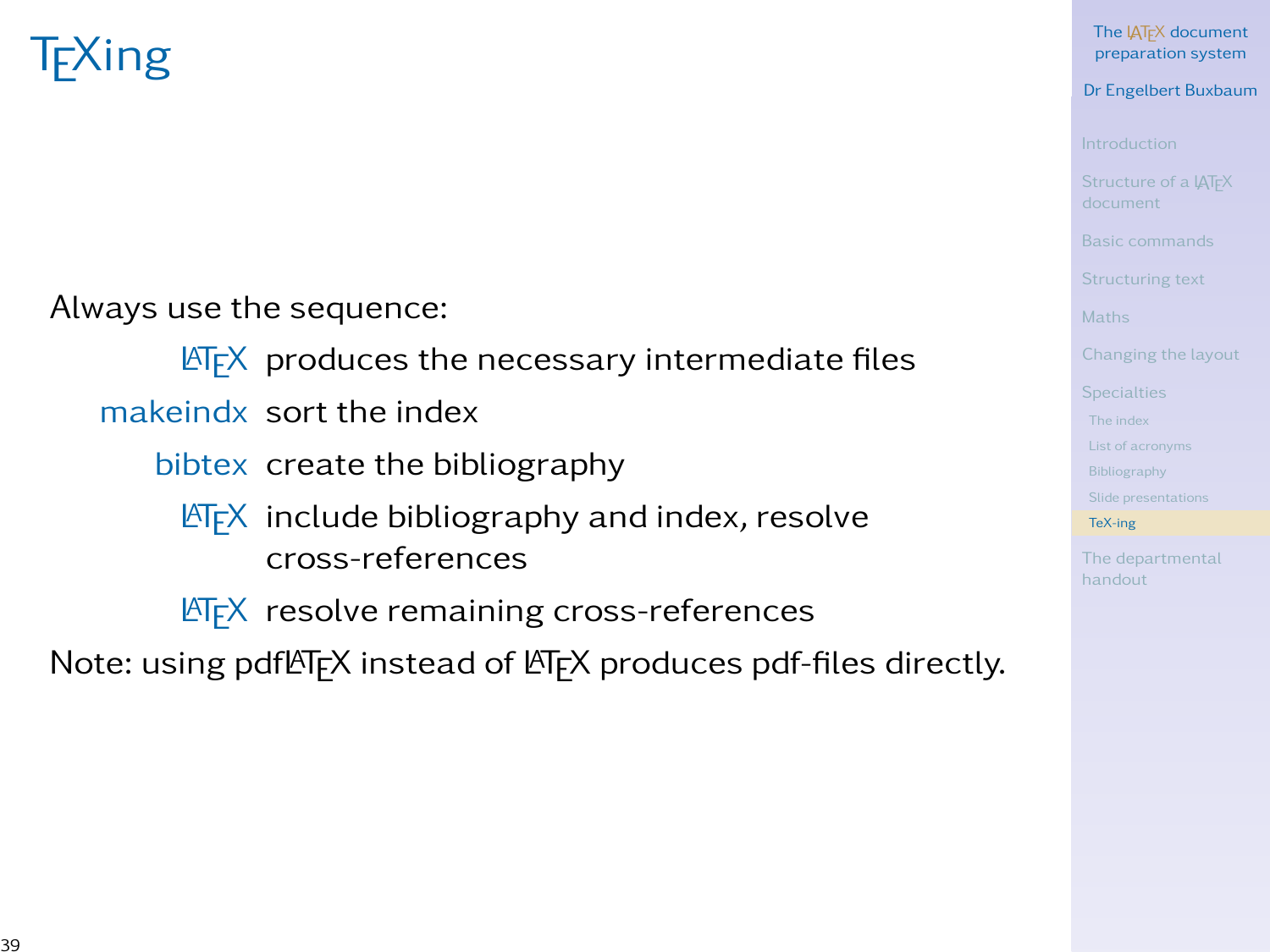### Packets used in dept. handout

isotope

siunitx

upgreek

acronym administration of acronyms booktabs professional looking tables chemarrow various types of arrows for equations color colored text eufrak font for arrays + vectors graphicx inclusion of diagrams hyperref use cross-referencing facilities of pdf isodate standard conform dates

 $\text{isotope}[13]C = {}^{13}C$ 

kpfonts works better than the original fonts makeidx index generation natbib clean handling of bibliography

 $\\S$ , \num,  $\angle$ ang thumb chapter thumbs

 $\text{textalpha} = \alpha \text{ instead of } \alpha$ wasysym, marvosym special symbols like  $\sigma$ ,  $\varphi$ 

The **LATEX** document [preparation system](#page-0-0)

Dr Engelbert Buxbaum

<span id="page-39-0"></span>[The departmental](#page-39-0) handout